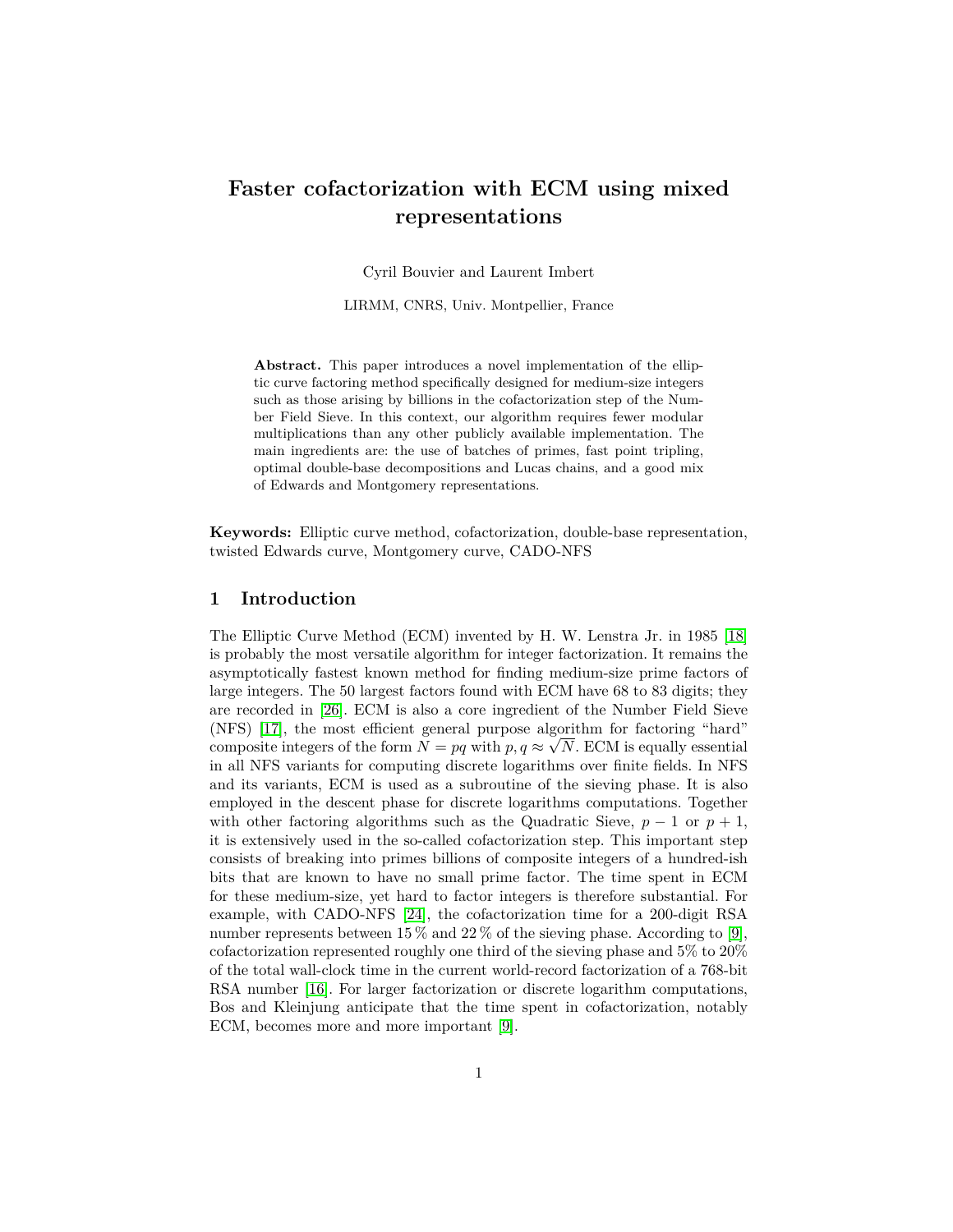Since its invention, ECM has been the subject of many improvements [\[27\]](#page-21-5). It has been shown that the choice of "good" elliptic curve representations and parameters plays an important role in both the efficiency of ECM and its probability of success. Historically, Lenstra considered short Weierstrass curves together with Jacobian coordinates. Then, Montgomery introduced a new model for elliptic curves together with a system of coordinates perfectly suited to ECM [\[22\]](#page-21-6). Montgomery curves have been the best option for about twenty five years. This setting is used in GMP-ECM [\[28\]](#page-21-7), a state-of-the-art implementation of ECM. More than twenty five years later, building over the works of Edwards [\[13\]](#page-20-1), Bernstein et al. proposed an efficient implementation of ECM using twisted Edwards curves [\[4\]](#page-20-2). Yet, there is no clear general answer to the question of which curve model is best suited to ECM.

In this work, we propose an algorithm specifically designed for the mediumsize integers that occur in the cofactorization step of NFS. We extend ideas from Dixon and Lenstra [\[12\]](#page-20-3) and from Bos and Kleinjung [\[9\]](#page-20-0) by processing the scalar of the first stage of ECM by batches of primes. Unlike [\[9\]](#page-20-0) and [\[15\]](#page-20-4) which only consider NAF decompositions for these batches, we take advantage of the fastest known tripling formula on twisted Edwards curves [\[6\]](#page-20-5) together with optimal double-base decompositions. Finally, we also use Lucas chains by exploiting the birational equivalence between twisted Edwards curves and Montgomery curves and by switching from one model to the other when appropriate. Our algorithm performs fewer modular multiplications than any other publicly available implementation. Our results are implemented in the CADO-NFS software [\[24\]](#page-21-3). Updates and more detailed data will be posted online at [http://eco.lirmm.net/double-base\\_ECM/](http://eco.lirmm.net/double-base_ECM/).

## **2 Preliminaries**

In this section, we present the basics of ECM. Then we recall the definitions of Montgomery curves and twisted Edwards curves together with the associated point representations and arithmetic operations.

In order to compare the cost of the different elliptic operations and scalar multiplication algorithms, we count the number of modular multiplications (**M**) and squarings (**S**). To ease the comparisons, we assume that both operations take the same time (i.e.  $1S = 1M$  $1S = 1M$ ) as in other ECM implementation papers [\[4,](#page-20-2)[9,](#page-20-0)[15\]](#page-20-4).<sup>1</sup>

## **2.1 The Elliptic Curve Method**

Lenstra's elliptic curve method [\[18\]](#page-21-0) is often viewed as a generalization of Pollard's *p*−1 algorithm in the sense that it exploits the possible smoothness of the order of an elliptic curve defined over an unknown prime divisor of a given composite integer *N*.

<span id="page-1-0"></span> $1$  This claim is also supported by our experiments with CADO-NFS modular arithmetic functions for 64-bit, 96-bit and 128-bit integers.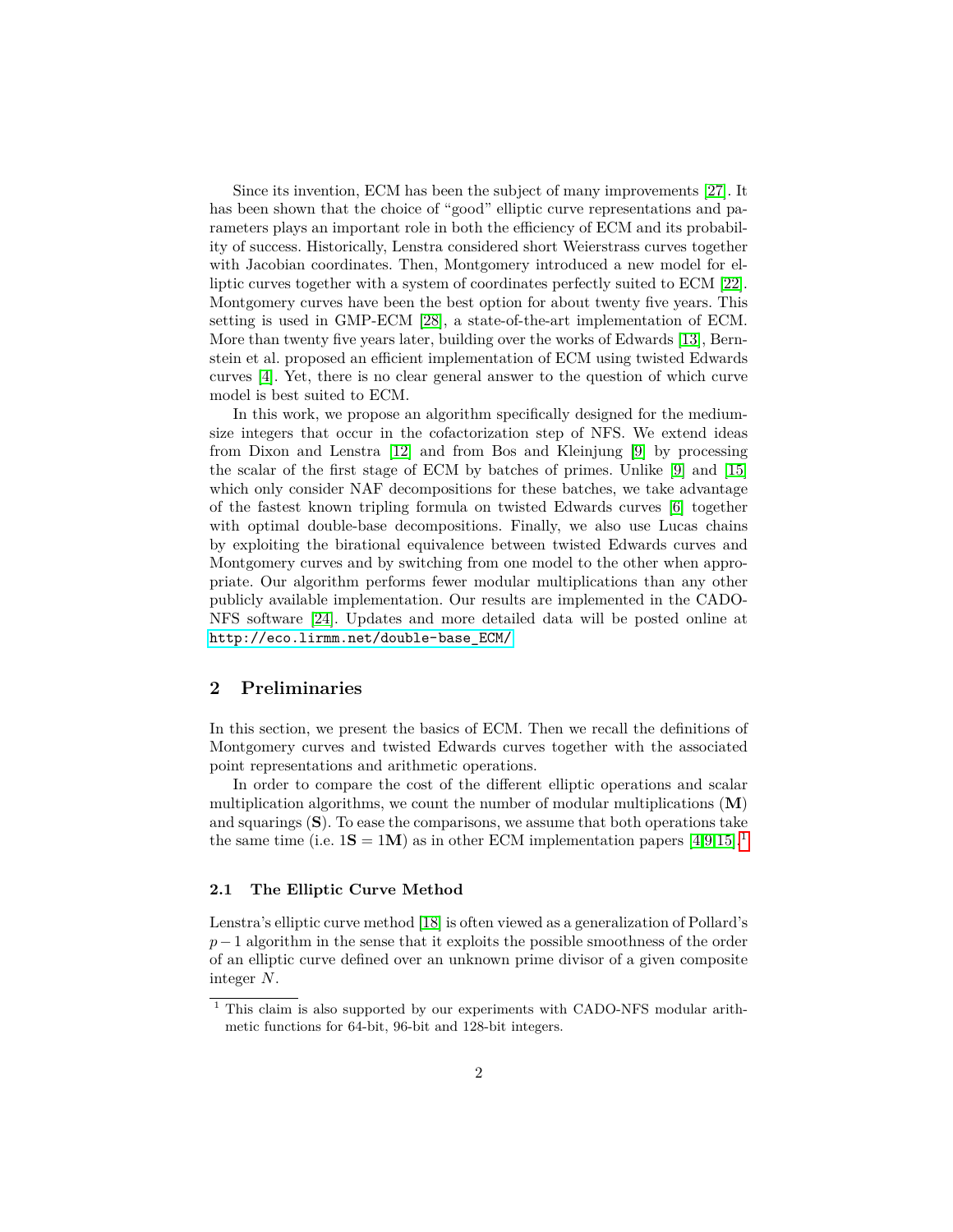ECM starts by choosing an elliptic curve  $E$  over  $\mathbb{Z}/N\mathbb{Z}$  and a point  $P$  on *E*. In practice, one usually selects a "random" curve  $E_{\mathbb{Q}}$ :  $y^2 = x^3 + ax + b$ over  $\mathbb Q$  together with a nontorsion point  $P'$  on  $E_{\mathbb Q}$ , and then reduces the curve parameters  $a, b$  and the coordinates of  $P'$  modulo  $N$  to get  $E$  and  $P$ . Unlike elliptic curves defined over finite fields, the set of points  $E(\mathbb{Z}/N\mathbb{Z})$  contains nonaffine points that are different from the point at infinity, i.e., projective points  $(X:Y:Z)$  with  $Z \neq 0$  and *Z* not invertible modulo *N*. For these "special" points,  $gcd(N, Z)$  gives a factor of N. The purpose of ECM is thus to produce these "special" points with a reasonably high probability and at reasonably low cost.

Let  $p$  be an unknown prime dividing  $N$ , and let  $E_p$  be the curve defined over F*<sup>p</sup>* by reducing the equation of *E* modulo *p*. The goal of ECM is to produce (virtually) the point at infinity on  $E_p$  while carrying-out all the computations on *E*. ECM does so by computing  $Q = [k]P \in E$  for a fixed scalar *k*. It achieves its goal whenever  $#E_p$  divides *k*. To that end, *k* is chosen such that,  $#E_p | k$ whenever  $\#E_p$  is  $B_1$ -powersmooth for a carefully chosen bound  $B_1$ . (An integer is *B*-powersmooth if none of the prime powers dividing that integer is greater than *B*.) Most current implementations use  $k = \text{lcm}(2, 3, 4, \ldots, B_1)$  as it offers an excellent balance between efficiency and probability of success. For  $B_1 \in \mathbb{N}$ , we have:

$$
k = \text{lcm}(2, 3, 4, \dots, B_1) = \prod_{p \text{ prime } \leq B_1} p^{\lfloor \log_p(B_1) \rfloor} \tag{1}
$$

In the following, the multiset composed of all primes *p* less than or equal to *B*1, each occurring exactly  $\lfloor \log_p(B_1) \rfloor$  times, is denoted  $\mathcal{M}_{B_1}$ .

The approach described so far is often referred to as "stage 1". There is a "stage 2" continuation for ECM which takes as input an integer bound  $B_2 \ge B_1$ and succeeds if the order  $#E_p$  is  $B_1$ -powersmooth except for one prime factor which may lie between  $B_1$  and  $B_2$ .

In this article, we focus on the use of ECM as a subroutine of the NFS algorithm. In this case, the values of  $B_1$  and  $B_2$  are relatively small and usually hardcoded. For example, in CADO-NFS [\[24\]](#page-21-3), the ECM computations are done with a predefined set of values for  $B_1$  and  $B_2$  (some possible values for  $B_1$  are 105, 601 and 3517). In this context, it may be worthwhile to perform some precomputations on the hardcoded values.

## <span id="page-2-0"></span>**2.2 Montgomery curves**

Historically, the elliptic curve method was implemented using short Weierstrass curves. Montgomery curves were described in [\[22\]](#page-21-6) to improve the efficiency of ECM by reducing the cost of elliptic operations. Montgomery curves are used in many implementations of ECM, for example in GMP-ECM [\[28\]](#page-21-7), the most-widely used ECM implementation.

**Definition 1 (Montgomery curve).** *Let*  $K$  *be a field and*  $A, B \in K$  *such that*  $B(A^2 - 4) \neq 0$ . A Montgomery curve, denoted  $E_{A,B}^M$ , is an elliptic curve whose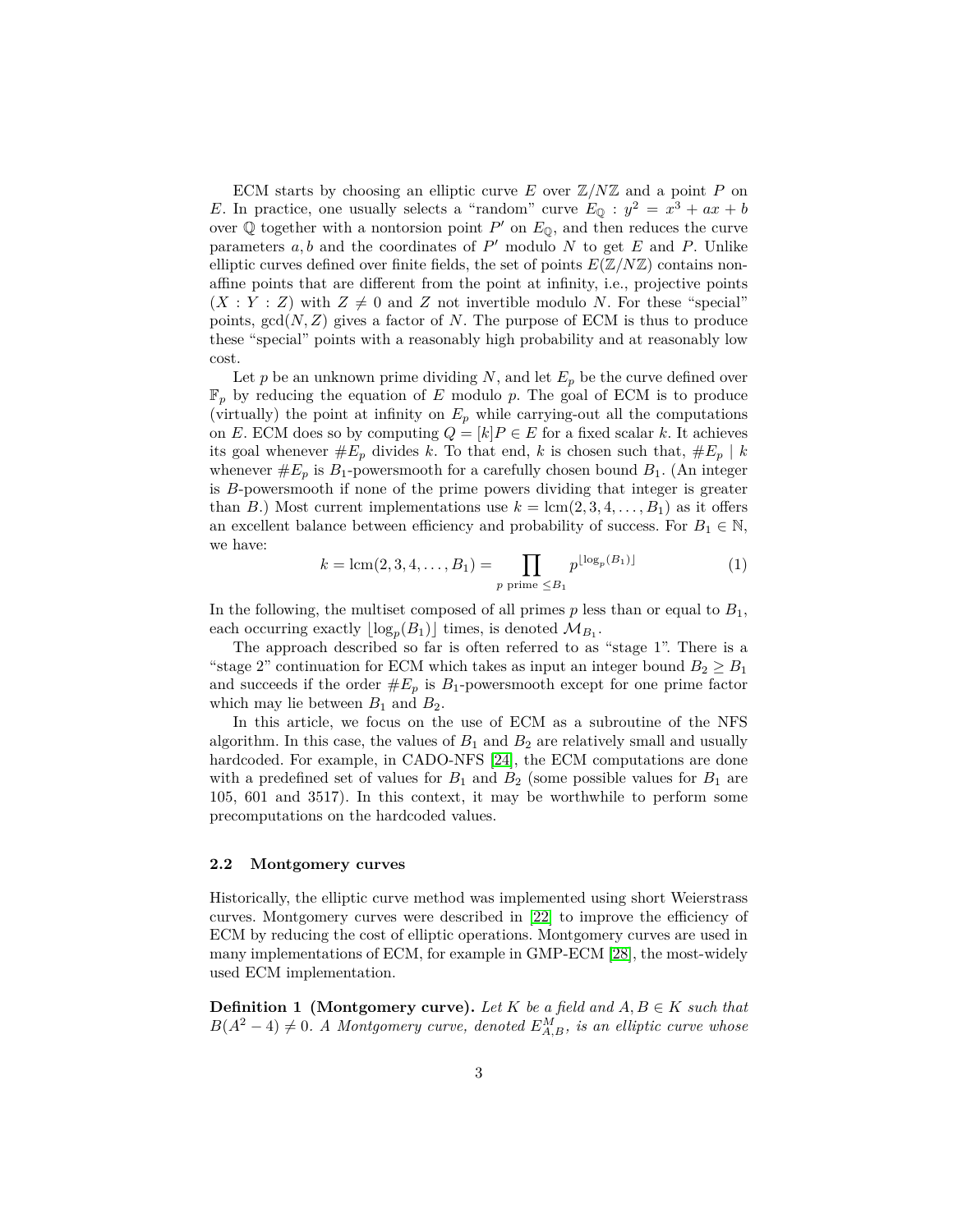*affine points are all*  $(x, y) \in K^2$  *such that* 

$$
By^2 = x^3 + Ax^2 + x.\t\t(2)
$$

In practice, projective coordinates  $(X:Y:Z)$  are used to avoid field inversions. Montgomery proposed to drop the *Y* coordinate, performing the computations on *X* and *Z* only. In the so-called *XZ* coordinate system, a point is denoted  $(X : Z)$ . An immediate consequence is that one cannot distinguish between a point and its opposite. This implies that, given two distinct points on the curve, one can compute their sum, only if one knows their difference. This new operation is called a *differential addition*.

As seen in Table [1,](#page-3-0) *XZ* coordinates on Montgomery curves allow for very fast point doubling and differential addition. However, the condition imposed by the use of a differential addition forces to use specific scalar multiplication algorithms (see Section [3.3\)](#page-11-0).

Note that the doubling formula is often accounted for  $2M + 2S$  plus one multiplication by a small constant. Yet, this operation count is relevant only when the curve coefficient *A* is chosen such that  $(A+2)/4$  is small. In Table [1](#page-3-0) we report a cost of 5**M** for dDBL because our choice of parameterization prevents us from assigning any particular value to  $(A + 2)/4$ . We give more details in Section [2.5.](#page-6-0)

<span id="page-3-0"></span>**Table 1.** Arithmetic cost of elliptic operations for Montgomery curves in *XZ* coordinates under the assumption  $1S = 1M$ 

| Elliptic Operation    | Notation |                     | Input $\rightarrow$ Output | $\cos t$       |
|-----------------------|----------|---------------------|----------------------------|----------------|
| Differential Addition | dADD.    | $XZ \rightarrow XZ$ |                            | $4M + 2S = 6M$ |
| Doubling              | dDBL     | $XZ \rightarrow XZ$ |                            | $3M + 2S = 5M$ |

## **2.3 Twisted Edwards curves**

In [\[13\]](#page-20-1) Edwards introduced a new normal form for elliptic curves which, among other advantages, benefit from fast elliptic operations. These curves have been generalized by Bernstein et al. [\[2\]](#page-20-6). A new coordinate system with a faster group law was introduced in [\[14\]](#page-20-7), and their usage in ECM was considered in [\[4,](#page-20-2)[3\]](#page-20-8).

**Definition 2 (Twisted Edwards curve).** *Let*  $K$  *be a field and let*  $a, d \in K$ *such that*  $ad(a-d) \neq 0$ . A twisted Edwards curve, denoted  $E_{a,d}^E$ *, is an elliptic curve whose affine points are all*  $(x, y) \in K^2$  *such that* 

$$
ax^2 + y^2 = 1 + dx^2y^2.
$$
 (3)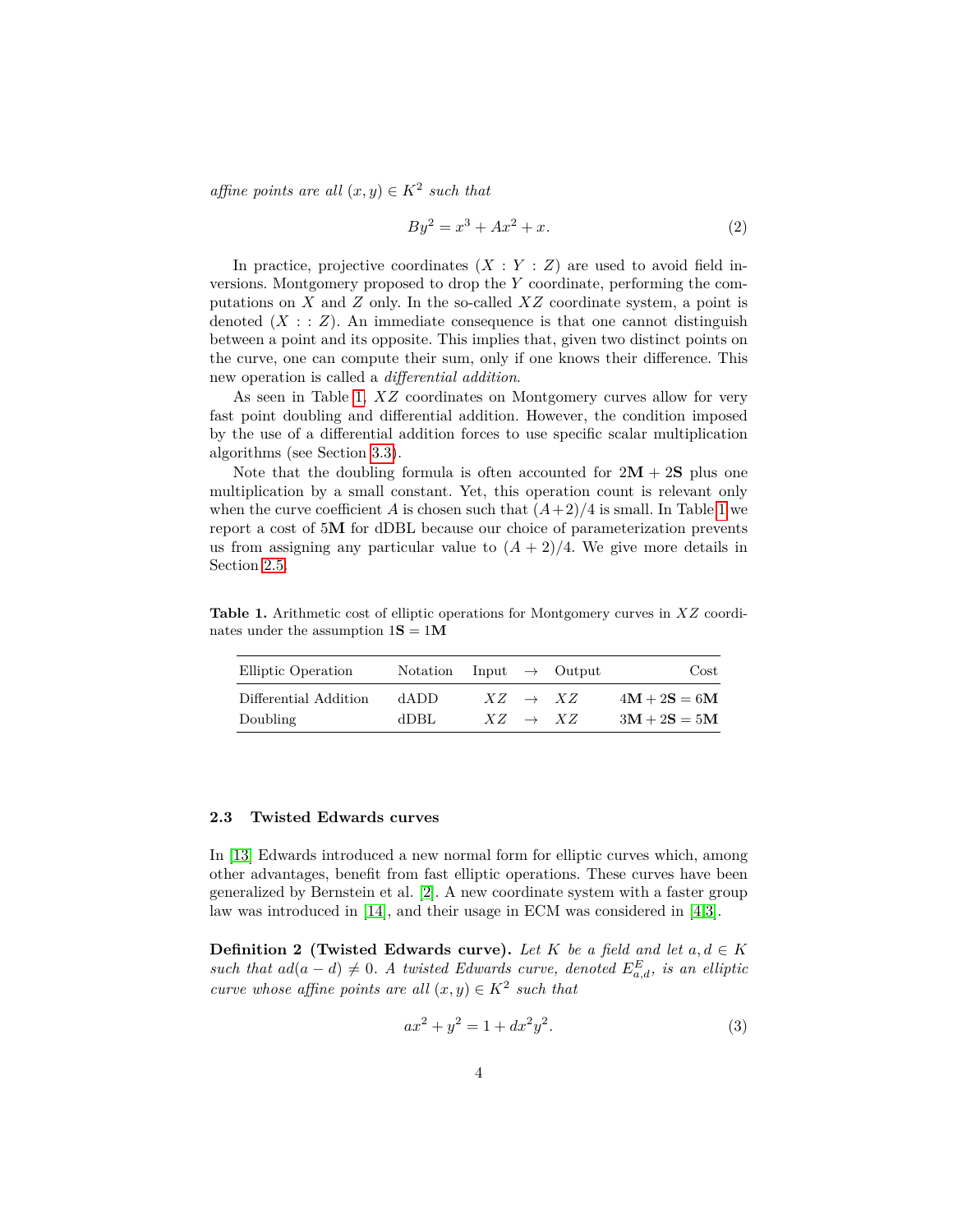In practice, the fastest formulas are obtained using a combination of three coordinates systems denoted projective, completed and extended. Input and output points are always represented in extended or projective coordinates, whereas completed coordinates are mainly used as an internal format. In the following, we shall use the best known formula from [\[14\]](#page-20-7) for point doubling and point addition on twisted Edwards curves. Besides, an important feature of twisted Edwards curves is the existence of an efficient formula for point tripling [\[6\]](#page-20-5).

In this article, we only consider twisted Edwards curves with  $a = -1$ . These curves allow for faster arithmetic and enjoy good torsion properties with regard to their use in ECM [\[1\]](#page-20-9). (See Section [2.5](#page-6-0) for more details.) The input and output formats as well as the costs of the different elliptic operations that will be considered in the following are summarized in Table [2.](#page-4-0)

| Elliptic Operation | Notation            | Input                       | $\rightarrow$ | Output | $\rm Cost$       |
|--------------------|---------------------|-----------------------------|---------------|--------|------------------|
|                    | $ADD_{\rm comp}$    | ext.                        | $\rightarrow$ | comp.  | 4M               |
| Addition           | <b>ADD</b>          | ext.                        | $\rightarrow$ | proj.  | 7 <sub>M</sub>   |
|                    | $ADD_{\varepsilon}$ | $ext. \rightarrow$          |               | ext.   | 8M               |
| Doubling           | DBL.                | ext. or proj. $\rightarrow$ |               | proj.  | $3M + 4S = 7M$   |
|                    | $DBL_{\varepsilon}$ | ext. or proj. $\rightarrow$ |               | ext.   | $4M + 4S = 8M$   |
| Tripling           | TPL.                | ext. or proj. $\rightarrow$ |               | proj.  | $9M + 3S = 12M$  |
|                    | $TPL\epsilon$       | ext. or proj. $\rightarrow$ |               | ext.   | $11M + 3S = 14M$ |

<span id="page-4-0"></span>**Table 2.** Arithmetic cost of elliptic operations for twisted Edwards curves with  $a = -1$ under the assumption  $1S = 1M$ 

Contrary to Montgomery curves, twisted Edwards curves have a true elliptic addition. Hence the scalar multiplication can be computed using every generic algorithm available.

#### **2.4 The best of both worlds**

The best choice between Montgomery and Edwards curves for implementing the first stage of ECM depends on many parameters on top of which are the size of  $k$  (which depends on  $B_1$ ), the memory available to store precomputed values, and the scalar multiplication algorithm used to compute  $[k]P$ . In this article, we exploit the best of both worlds by mixing twisted Edwards and Montgomery representations. We exploit a result from [\[2\]](#page-20-6) which states that every twisted Edwards curve is birationally equivalent over its base field to a Montgomery curve. To the best of our knowledge, mixing Edwards and Montgomery representations was first suggested in [\[10\]](#page-20-10) to speed-up arithmetic on elliptic curves in the *x*coordinate-only setting. More recently, the idea has also been employed in the SIDH context [\[19\]](#page-21-8).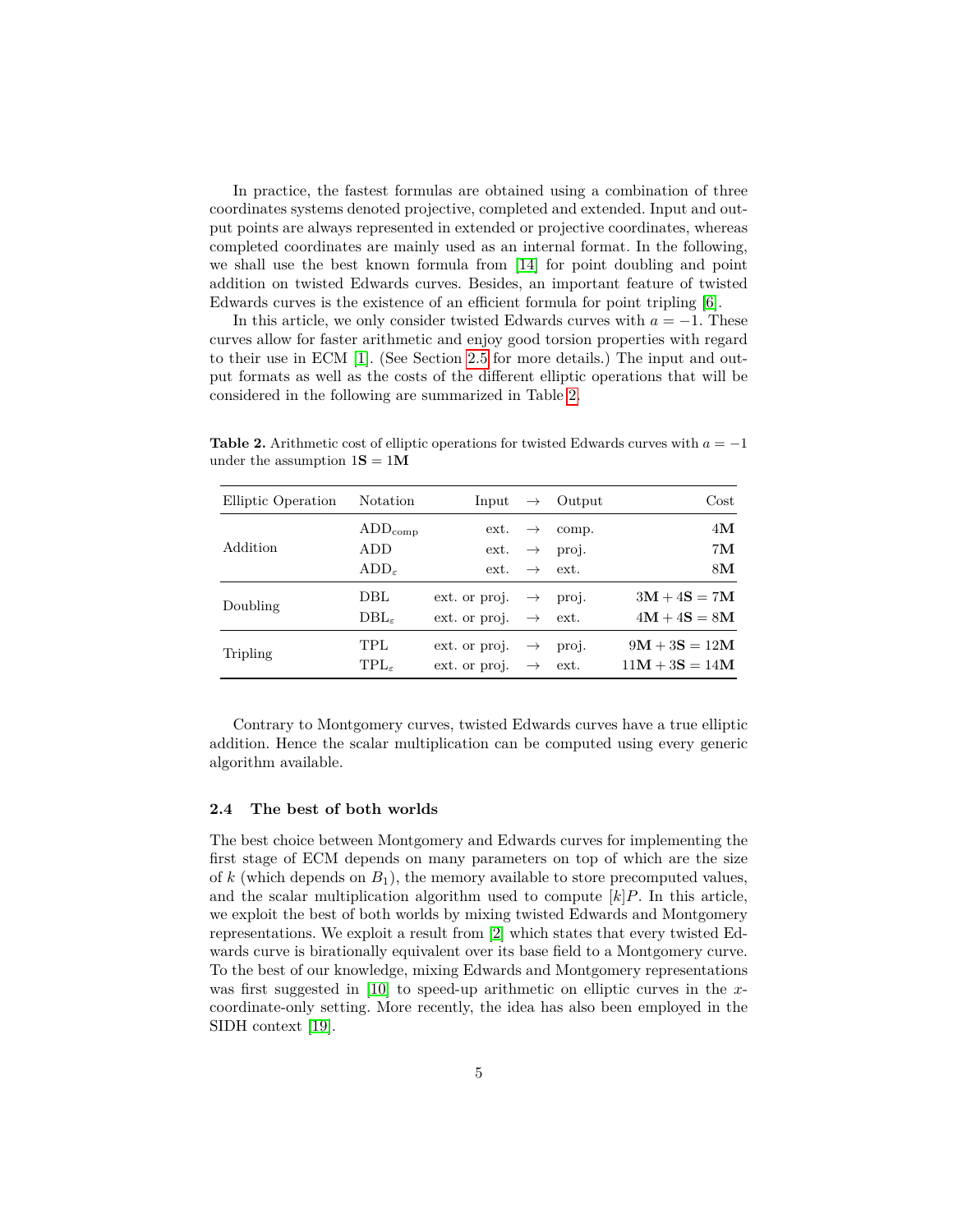Let *K* be a field with char(*K*)  $\neq$  2. According to [\[2,](#page-20-6) Theorem 3.2], every twisted Edwards curve  $E_{a,d}^E$  defined over *K* is birationally equivalent over *K* to the Montgomery curve  $E_{A,B}^M$ , where  $A = 2(a+d)(a-d)$  and  $B = 4/(a-d)$ . The map

<span id="page-5-0"></span>
$$
(x, y) \mapsto ((1 + y)/(1 - y), (1 + y)/(1 - y)x)
$$
 (4)

is a birational equivalence from  $E_{a,d}^E$  to  $E_{A,B}^M$ . (see [\[2,](#page-20-6) page 4] for a proof.) Using this map, we define a partial addition formula, denoted  $ADD<sub>M</sub>$ , which takes two points in extended coordinates on a twisted Edwards curve and computes their sum in  $XZ$  coordinates on the equivalent Montgomery curve. We express  $ADD_M$ as the composition of the group law on the completed twisted Edwards curve  $\overline{E}_{a,d}^E$  and a partial conversion map, where

$$
\overline{E}_{a,d}^{E} = \{((X : Z), (Y : T)) \in \mathbf{P}^{1} \times \mathbf{P}^{1} : aX^{2}T^{2} + Y^{2}Z^{2} = Z^{2}T^{2} + dX^{2}Y^{2}\}.
$$

(See [\[8\]](#page-20-11) for more details on completed twisted Edwards curves and [\[3\]](#page-20-8) for their usage in the ECM context.)

Given two points in extended coordinates on a twisted Edwards curve, the elliptic operation denoted  $ADD_{comp}$  computes their sum in completed coordinates  $((X : Z), (Y : T))$  in 4M. Then, given that point in completed coordinates, one gets a representative in extended coordinates in another 4**M** using the map

<span id="page-5-1"></span>
$$
((X:Z),(Y:T)) \mapsto (XT:YZ:ZT:XY). \tag{5}
$$

If only projective coordinates are needed, one simply omits the product *XY* . Observe that in the addition formulas on twisted Edwards curves introduced in [\[14\]](#page-20-7) and recorded in Bernstein and Lange's Explicit Formula Database [\[7\]](#page-20-12), the completed coordinates of the sum correspond to the four intermediate values  $((E:G),(H:F)).$ 

For  $X \neq 0$ , the composition of the maps [\(4\)](#page-5-0) and [\(5\)](#page-5-1) is well defined. The map

<span id="page-5-2"></span>
$$
((X:Z),(Y:T)) \longmapsto (T+Y:Z(T+Y)/X:T-Y)
$$
 (6)

sends points on a completed twisted Edwards curve with  $X \neq 0$  to projective points on the equivalent Montgomery curve. For *XZ* coordinates, one simply omits the second coordinate:

<span id="page-5-3"></span>
$$
((X:Z),(Y:T)) \longmapsto (T+Y::T-Y). \tag{7}
$$

Therefore, when defined, the operation  $ADD<sub>M</sub>$ , which takes as input two points of a twisted Edwards curves in extended coordinates and computes their sum on the equivalent Montgomery curves in *XZ* coordinates, costs only 4**M** (see Table [3\)](#page-6-1).

Let us now focus on the points for which [\(6\)](#page-5-2) is not defined. The completed points with  $X = 0$  correspond on  $E_{a,d}^E$  to  $(0, -1)$ , the affine point of order 2, or  $(0,1)$  the point at infinity. Using  $(7)$ , the completed point  $((0:1), (-1,1))$  of order 2 is mapped to the point  $(0: : 1)$  of order 2 on the Montgomery curve. In this case, the mapping to *XZ* coordinates is thus well defined.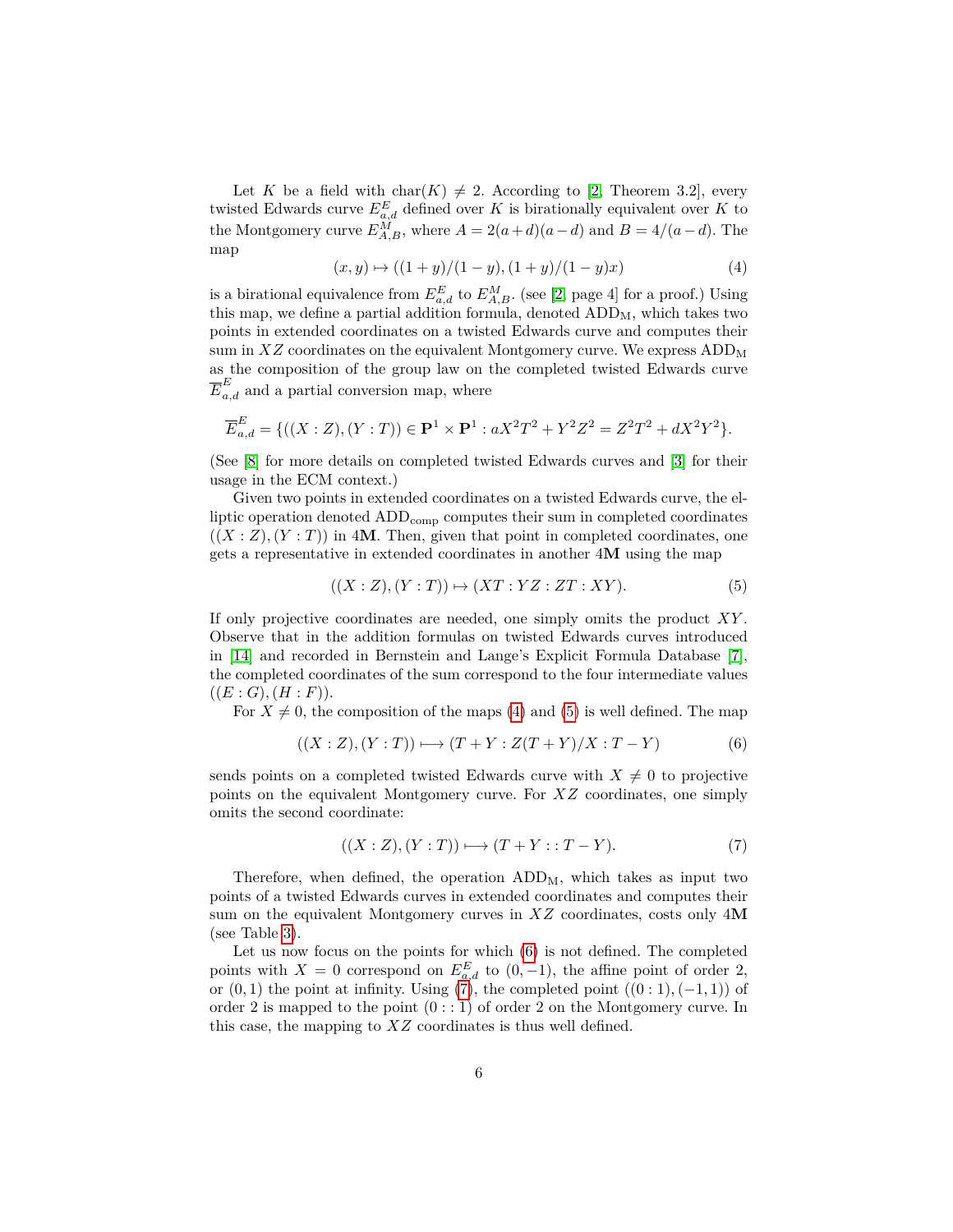However, the map [\(7\)](#page-5-3) sends the completed point at infinity  $((0:1),(1:1))$  to the point  $(2: 0)$  on the Montgomery curve, which is different from  $(0: 1: 0)$ , the point at infinity on  $E_{A,B}^M$ . Nevertheless, in our context, using the point  $(2: : 0)$ in place of the point at infinity  $(0 : : 0)$  is sufficient. Indeed, for all prime  $p$ dividing *N*, if the computations on the Edwards curve produce the point at infinity modulo  $p$ , what is important is that the map  $(7)$  returns a point on the equivalent Montgomery curve with  $Z \equiv 0 \pmod{p}$ . From the formulas for dDBL and dADD, it is easy to see that the remaining computations on the Montgomery curve also produce a point with  $Z \equiv 0 \pmod{p}$ . We have thus preserved the fact that *p* should divide the greatest common divisor between *N* and the *Z*-coordinate of the final point.

<span id="page-6-1"></span>**Table 3.** New elliptic operation to switch from twisted Edwards curves to Montgomery curves

| Elliptic Operation Notation |                  | Input $\rightarrow$ Output                       | Cost |
|-----------------------------|------------------|--------------------------------------------------|------|
| Add & Switch                | ADD <sub>M</sub> | Twisted Edwards ext. $\rightarrow$ Montgomery XZ | 4M   |

Note that after an  $ADD<sub>M</sub>$ , moving back to the twisted Edwards curve is not possible since the map [\(7\)](#page-5-3) is not invertible, as the *Y* coordinate on the Montgomery curve is "lost". Nevertheless, as will be explained in Section [3,](#page-7-0) we easily cincumvert this obstacle by processing all the computations on the twisted Edwards curve before moving to the equivalent Montgomery curve for finalizing the scalar multiplication. Therefore, we never need to convert a point from XZ Montgomery back to the equivalent twisted Edwards curve.

## <span id="page-6-0"></span>**2.5 Parameterization**

In order to improve the probability of success of the ECM algorithm, we need to be able to generate curves with good torsion properties. Infinite families of curves with a rational or elliptic parametrization are used in the context of ECM to generate many different curves. Many of the best families for twisted Edwards curves have  $a = -1$ . So, restricting ourselves to twisted Edwards curves with  $a = -1$  not only improves the arithmetic cost but also allows us to use curves with good torsion properties [\[1\]](#page-20-9).

In practice, we use the parameterization from [\[3,](#page-20-8) Theorem 5.4] to generate a twisted Edwards curve with  $a = -1$ . We only need to compute the coefficients of the starting point in extended coordinates as the curve parameter *d* is never used in the formulæ. For the equivalent Montgomery curve, we solely compute the curve coefficient *A* since *B* is never used in the formulæ.

Using the parametrization from [\[3,](#page-20-8) Theorem 5.4] prevents us from choosing the curve coefficient *A* of the associated Montgomery curve. By choosing *A* such that  $(A + 2)/4$  is small, we could have replaced, in the doubling formula, a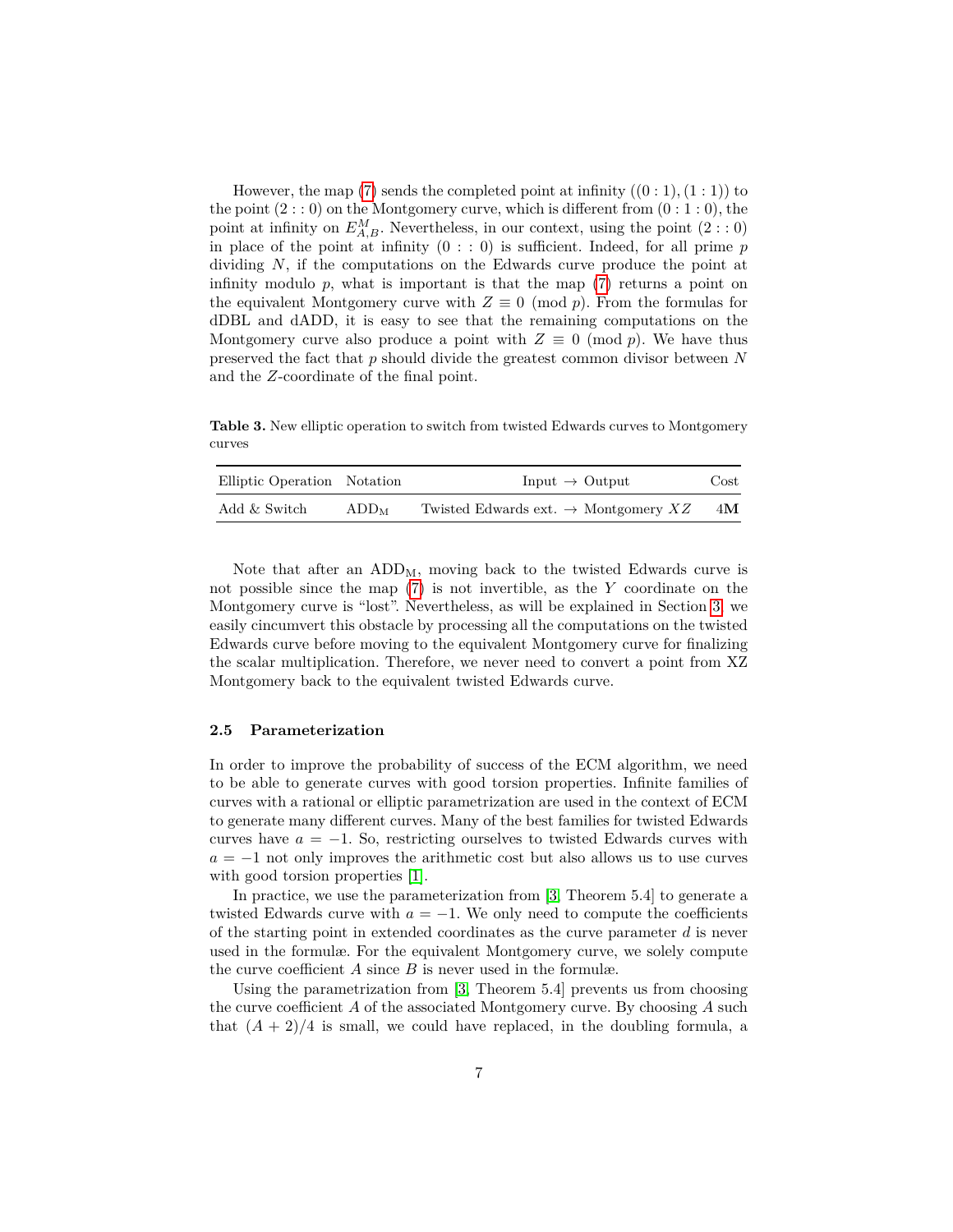multiplication by a multiplication by a small constant. In our context, i.e., using medium-size integers, the arithmetic gain is not significant. Thus, we favored better torsion properties over a slightly lower theoretical arithmetic cost.

## <span id="page-7-0"></span>**3 Scalar multiplication**

After choosing a smoothness bound  $B_1$  and a point  $P$  on an elliptic curve  $E$ , the core of the first stage of ECM consists of multiplying *P* by the scalar

$$
k = \text{lcm}(2, 3, 4, ..., B_1) = \prod_{p \text{ prime } \leq B_1} p^{\lfloor \log_p(B_1) \rfloor}
$$

An elementary algorithm for computing  $[k]P$  thus consists of performing, for each prime  $p \leq B_1$ , exactly  $\lfloor \log_p(B_1) \rfloor$  scalar multiplications by *p*. These scalar multiplications may be computed using any addition chain compatible with the chosen curve *E*. If one uses the traditional binary addition chain, the number of point doublings depends on the bitlength of *p*, whereas the number of point additions is determined by its Hamming weight *w*(*p*). Reducing the number of point additions by lowering the density of non-zero digits in the representation of the scalar is the core of many efficient scalar multiplication algorithms.

In the ECM context, the scalar *k* is entirely determined by the smoothness bound  $B_1$ . We may therefore derive much more efficient algorithms for computing  $[k]P$ . For example, instead of considering the primes  $p_i$  one at a time, one may multiply some of them together such that the weight of the product  $w(\prod_i p_i)$  is lower than the sum of the individual weights  $\sum_i w(p_i)$ . This idea was first proposed by Dixon and Lenstra [\[12\]](#page-20-3). As an example, they give three primes  $p_1 = 1028107, p_2 = 1030639, p_3 = 1097101$ , of respective Hamming weights 10, 16 and 11, such that their product has Hamming weight 8. Beyond this example, the idea is advantageous only if one can find "good" recombinations for all the prime factors of *k*. Dixon and Lenstra used a greedy approach to find combination of primes by triples and managed to divide the overall number of point additions by roughly three. At that time, finding such a partition of the multiset  $\mathcal{M}_{B_1}$  by triples was the best they could hope for. Surprisingly, they did not consider signed-digit representations to further reduce the overall cost. Clearly, their approach becomes unpractical for larger  $B_1$  values and/or more general prime recombinations. Twenty years after Dixon and Lenstra's paper, Bos and Kleinjung managed to generalize the idea to arbitrary recombinations of primes and to extend its applicability to much larger  $B_1$  values [\[9\]](#page-20-0). Considering all possible partitions of  $\mathcal{M}_{B_1}$  being totally out of reach, they opted for the opposite strategy. A huge quantity of integers with very low density of non-zero digits in NAF form was first tested for smoothness. Then, among those integers that were  $B_1$ -powersmooth, a greedy algorithm was used to find a partition of  $\mathcal{M}_{B_1}$  such that the cost of the resulting sequence of operations was minimal. For  $B_1 = 256$ , the best chain found led to a scalar multiplication algorithm which require 361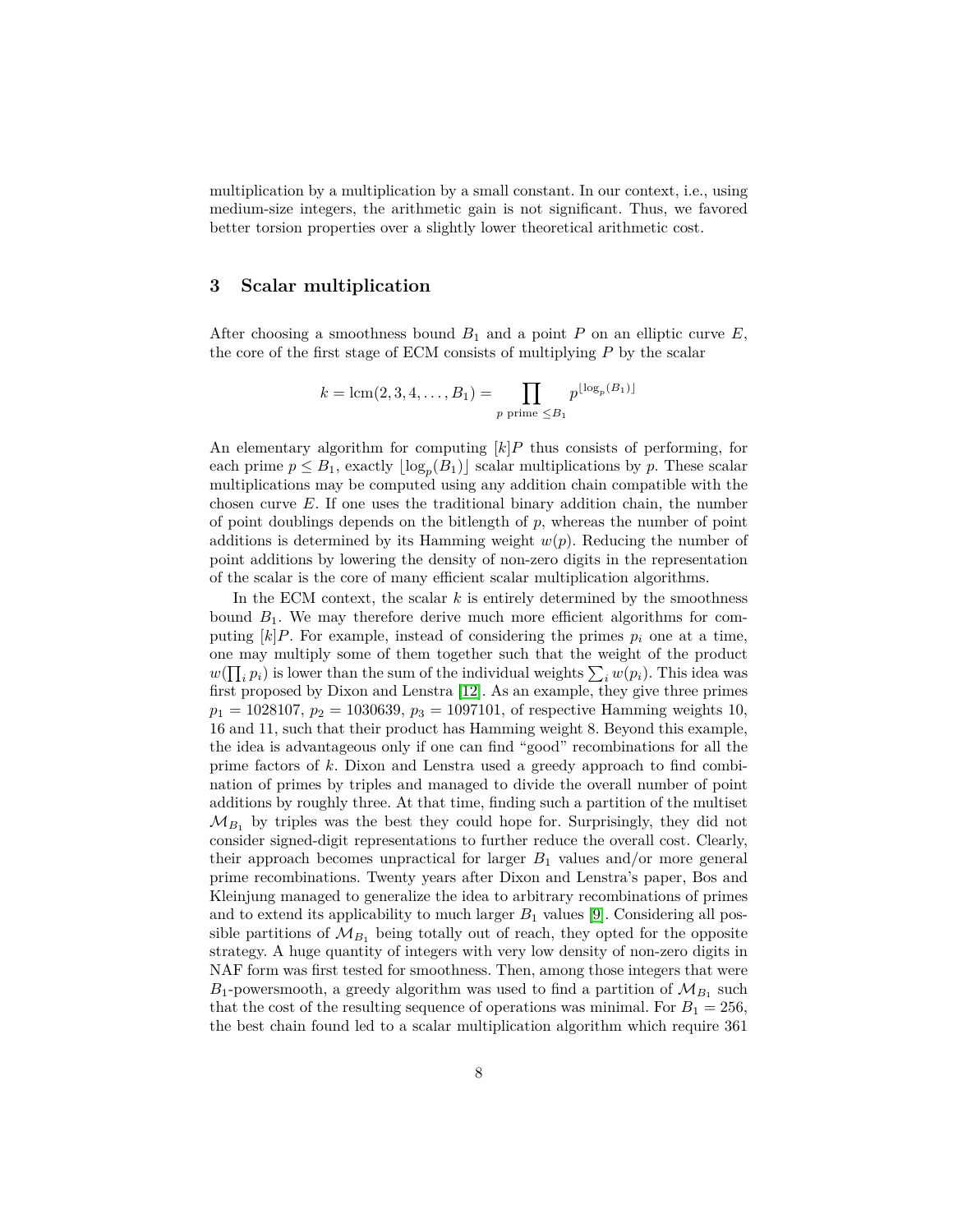doublings and only 38 additions. The decomposition of  $k = \text{lcm}(2, \ldots, 256)$  into 15 batches of prime-products and their NAF expansions[2](#page-8-0) are given in Table [4.](#page-8-1)

<span id="page-8-1"></span>

| Batches of prime-products                                      | NAF expansion                                   | $\cos t$          |
|----------------------------------------------------------------|-------------------------------------------------|-------------------|
| $23 \cdot 89$                                                  | $2^{11} - 2^0$                                  | 86 M              |
| $83 \cdot 197$                                                 | $2^{14} - 2^5 - 2^0$                            | $115\,\mathrm{M}$ |
| $191 \cdot 193$                                                | $2^{15} + 2^{12} - 2^0$                         | $122\,\mathrm{M}$ |
| $13 \cdot 19 \cdot 199$                                        | $2^{15} + 2^{14} + 2^0$                         | $122\,\mathrm{M}$ |
| $5 \cdot 13 \cdot 37 \cdot 109$                                | $2^{18}+2^0$                                    | $135\,\mathrm{M}$ |
| $3^2 \cdot 7 \cdot 53 \cdot 157$                               | $2^{19} - 2^6 - 2^0$                            | $150\,\mathrm{M}$ |
| $103 \cdot 137 \cdot 223$                                      | $2^{21} + 2^{20} + 2^{10} + 2^0$                | 172 M             |
| $5 \cdot 61 \cdot 149 \cdot 179$                               | $2^{23} - 2^{18} + 2^{13} - 2^0$                | $186\,\mathrm{M}$ |
| $3 \cdot 5 \cdot 29 \cdot 43 \cdot 113 \cdot 127$              | $2^{28} - 2^0$                                  | $205\,\mathrm{M}$ |
| $3 \cdot 7 \cdot 11 \cdot 167 \cdot 173 \cdot 181$             | $2^{30} + 2^{27} + 2^{11} + 2^{0}$              | 235 M             |
| $3 \cdot 47 \cdot 59 \cdot 67 \cdot 73 \cdot 211$              | $2^{33} - 2^{22} - 2^{19} + 2^8 + 2^6 - 2^0$    | $272\,\mathrm{M}$ |
| $11 \cdot 31 \cdot 79 \cdot 101 \cdot 131 \cdot 241$           | $2^{36} + 2^{34} + 2^{18} + 2^2 + 2^0$          | 285 M             |
| $17 \cdot 107 \cdot 139 \cdot 163 \cdot 229 \cdot 233$         | $2^{41} - 2^{24} - 2^{13} - 2^9 - 2^0$          | 320 M             |
| $41 \cdot 71 \cdot 97 \cdot 151 \cdot 227 \cdot 239 \cdot 251$ | $2^{49} + 2^{44} + 2^{36} + 2^{32} - 2^3 - 2^0$ | 383 M             |
| $2^8$                                                          | $2^8$                                           | $56\,\rm M$       |
| Total                                                          |                                                 | 2844 M            |

**Table 4.** An example of the best chain found for  $B_1 = 256$  (see [\[9\]](#page-20-0))

In the following, we shall use the term "block" to denote a batch of primeproducts such as those given in Table [4.](#page-8-1) For each block, Dixon and Lenstra simply used addition chains, whereas Bos and Kleinjung took advantage of additionsubtraction chains through NAF decompositions. In this work, we consider more general decompositions in order to further reduce the overall cost. More precisely, we use three types of representations: double-base expansions, double-base chains (which contain NAF) and a subset of Lucas addition chains.

As an example, let us consider the primes  $p_1 = 100003$ ,  $p_2 = 100019$  and  $p_3 = 109831$ . Using the NAF decomposition, computing  $[p_1]P$  requires 9 DBL, 7 DBL<sub>ε</sub>, 6 ADD and 1 ADD<sub>ε</sub>, resulting in 169 M. Similarly,  $[p_2]P$  and  $[p_3]P$ require 169 **M** and 168 **M** respectively. The NAF representation of their product only requires  $447 \text{ M}$ , i.e. 59 fewer multiplications than the cost of considering *p*1*, p*<sup>2</sup> and *p*<sup>3</sup> independently.

<span id="page-8-0"></span><sup>&</sup>lt;sup>2</sup> You may have observed that two of the given expansions do not satisfy the nonadjacent form, with two consecutive ones in their most significant positions. This is simply because evaluating  $3P$  as  $4P - P$  is more expensive than  $2P + P$ .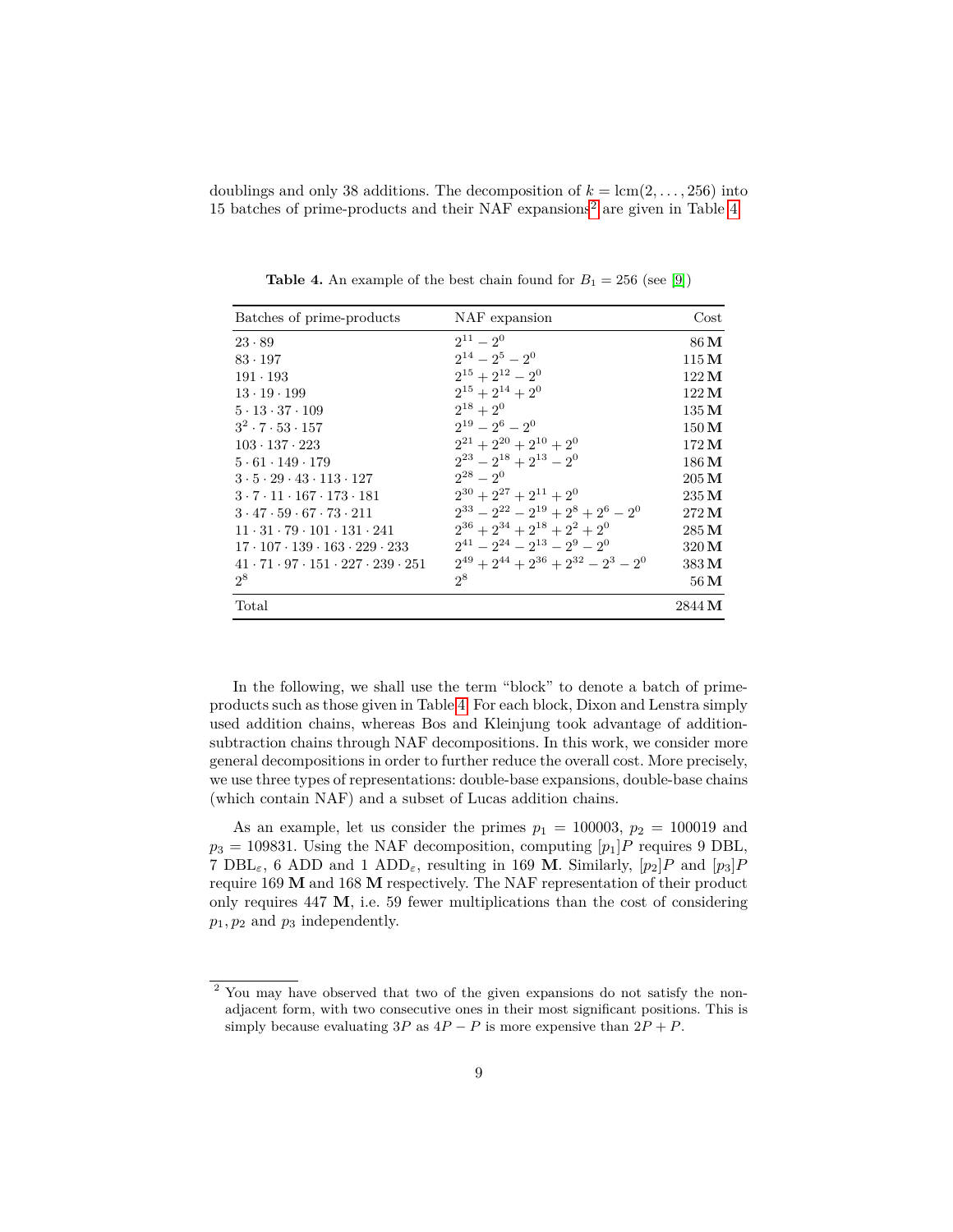Let us now consider the following double-base representations of the same three primes. We have:

<span id="page-9-0"></span>
$$
100003 = 21531 + 2931 + 2631 - 2331 - 22 - 1
$$
 (8)

<span id="page-9-1"></span>
$$
100019 = 21531 + 2931 + 2631 - 2231 - 1
$$
\n(9)

<span id="page-9-2"></span>
$$
109831 = 2^{12}3^3 - 2^83^1 + 2^3 - 1 \tag{10}
$$

Using [\(8\)](#page-9-0), one may thus compute  $[p_1]P$  with 10 DBL, 5 DBL<sub> $\varepsilon$ </sub>, 1 TPL, 4 ADD and 1 ADD<sub> $\varepsilon$ </sub> for a total cost of 158 **M**. Using [\(9\)](#page-9-1) and [\(10\)](#page-9-2),  $[p_2]P$  and  $[p_3]P$ requires 150 **M** and 145 **M** respectively. On twisted Edwards curves, the usage of triplings is thus already advantageous. Yet, the following double-base chain for their product

<span id="page-9-5"></span>
$$
(((((2231+1)2631-1)21433-1)2431-1)2433-1)2431-1,
$$
 (11)

leads to a chain for computing  $[p_1p_2p_3]P$  with 28 DBL, 6 DBL<sub> $\varepsilon$ </sub>, 10 TPL, 6 ADD and 1 ADD<sub> $\epsilon$ </sub>, for a total cost of 407 **M**. This represents an extra 40 **M** saving compared to the NAF-based approach.

In the next sections, we detail the generation of double-base expansions and double-base chains (which includes NAF) that are both compatible with twisted Edwards curves. We also present our strategy for generating a subset of Lucas chains for use with Montgomery curves.

#### **3.1 Generation of double-base expansions**

Let *n* be a positive integer, and let  $\alpha$ ,  $\beta$  be two pairwise integers. A double-base expansion of *n* can be seen as a partition of *n* into distinct parts of the form  $\alpha^a \beta^b$ . In this work, we solely consider the special case  $(\alpha, \beta) = (2, 3)$  and we extend the usual notion of partition by allowing the parts to be either positive or negative, such that

<span id="page-9-4"></span>
$$
n = \sum_{i=0}^{m} \pm 2^{d_i} 3^{t_i},\tag{12}
$$

where  $(d_i, t_i) \neq (d_j, t_j)$  for every  $0 \leq i < j \leq m$ . Following the usual convention for integer partitions, we assume that the parts form a non-increasing<sup>[3](#page-9-3)</sup> sequence so that  $|2^{d_i}3^{t_i}| > |2^{d_j}3^{t_j}|$  for all  $0 \leq i < j \leq m$ . The length of a double-base expansion is equal to the number of parts in [\(12\)](#page-9-4). Examples of double-base expansions of lengths 6, 5 and 4 respectively are given in [\(8\)](#page-9-0), [\(9\)](#page-9-1) and [\(10\)](#page-9-2).

Given a double-base expansion for *n* as in [\(12\)](#page-9-4), one can compute  $[n]P$  with  $D = \max_i d_i$  doublings,  $T = \max_i t_i$  triplings and at most *m* additions using an algorithm by Meloni and Hasan [\[23\]](#page-21-9). Their algorithm is inspired by Yao's method [\[25\]](#page-21-10) and requires the evaluation and storage of at most *m* elliptic curve points.

In order to limit the amount of additional storage in the resulting algorithms, we generated double-base expansions with at most 4 terms, i.e. for *m* varying

<span id="page-9-3"></span><sup>&</sup>lt;sup>3</sup> in this case a decreasing sequence since the parts are distincts.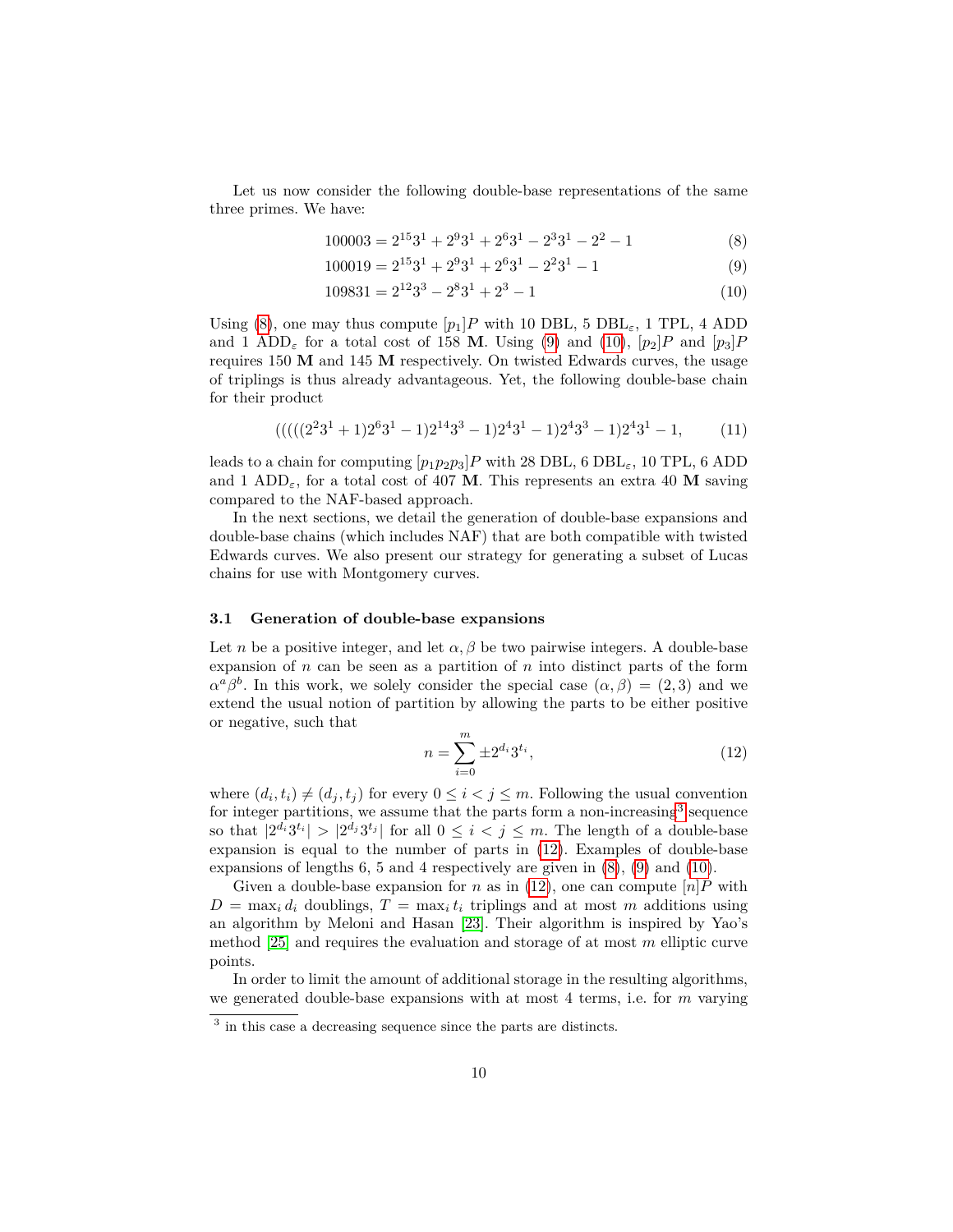from 1 to 3. In practice, the memory requirements for the resulting algorithms are very low (see Section [5\)](#page-15-0) and comparable to Bos and Kleinjung's low storage setting.

In fact, setting such a low value for the maximal length of double-base expansions was necessary to reduce computational workload. Indeed, without any restrictions, the total number of double-base chains with  $m+1$  terms and such that  $D \le D_{\text{max}}$  and  $T \le T_{\text{max}}$  is equal to

$$
2^{m+1}\binom{(D_{\max}+1)(T_{\max}+1)}{m+1}.
$$

In our context, it was clearly more appropriate to let *D* and *T* cover larger ranges than to increase  $m$ . In Table [5,](#page-11-1) we give the parameters for  $m$ ,  $D$  and  $T$  that we considered.

A few observations can be made to avoid generating the same double-base expansion more than once. First, notice that a double-base expansion for *n* immediately provides a double-base expansion for −*n* by switching the sign of all the parts in [\(12\)](#page-9-4). Hence, by imposing the sign of one of the terms, we generated only double-base expansions for positive integers; hence dividing the work effort by a factor two. We also noticed that a double-base expansion for *n* is easily converted into a double-base expansion for any integer of the form  $n \times 2^a 3^b$ , by adding *a* (resp. *b*) to each  $d_i$  (resp.  $t_i$ ). Therefore, we only generated double-base expansions whose terms have no common factors. Given  $D > 0$  and  $T > 0$ , the number of double-base expansions of length  $m + 1$  satisfying the above conditions can be computed exactly using a classical inclusion-exclusion principle. For completeness, we give the exact formula in Appendix [A.](#page-21-11) In Table [5,](#page-11-1) we give the total number of double-base expansions that we generated for  $m = 1, 2, 3$  and different intervals for *D* and *T*. For each double-base expansion, we tested the corresponding integer for 2 <sup>13</sup>-powersmoothness. We then evaluated the cost of Meloni and Hasan's scalar multiplication algorithm for those remaining doublebase expansions. Unlike NAF decompositions, the double-base number system is highly redundant. For each value of *m*, we removed duplicates by keeping only double-base expansions of minimal cost. Yet, there might still exist duplicates for different values of *m*. Finally, we observed that it is always faster to process the powers of 2 after switching to Montgomery *XZ* coordinates. Thus, in order to reduce memory and speed-up the combination step (see Section [4\)](#page-13-0), we filtered out all blocks corresponding to even integers. In Table [5,](#page-11-1) the column  $\#db\text{-exp}$ gives the numbers of different double-base expansions that we generated for each value of  $m$ , the column  $\#powsmooth$  is the number of those expansions which corresponded to  $B_1$ -powersmooth integers, and the column  $\#$ uniq (odd) accounts only for expansions of minimal costs corresponding to odd integers.

As seen in Table [5,](#page-11-1) for  $m = 3$ , we had to drastically reduce the upper bounds on *D* and *T*. Indeed, allowing *D* and *T* to span the intervals of values used for  $m < 3$  would have required the generation of around  $1.84 \cdot 10^{14}$  expansions. Nonetheless, in order to generate more integers of potential interest, we considered a subset of double-base expansions, namely double-base chains.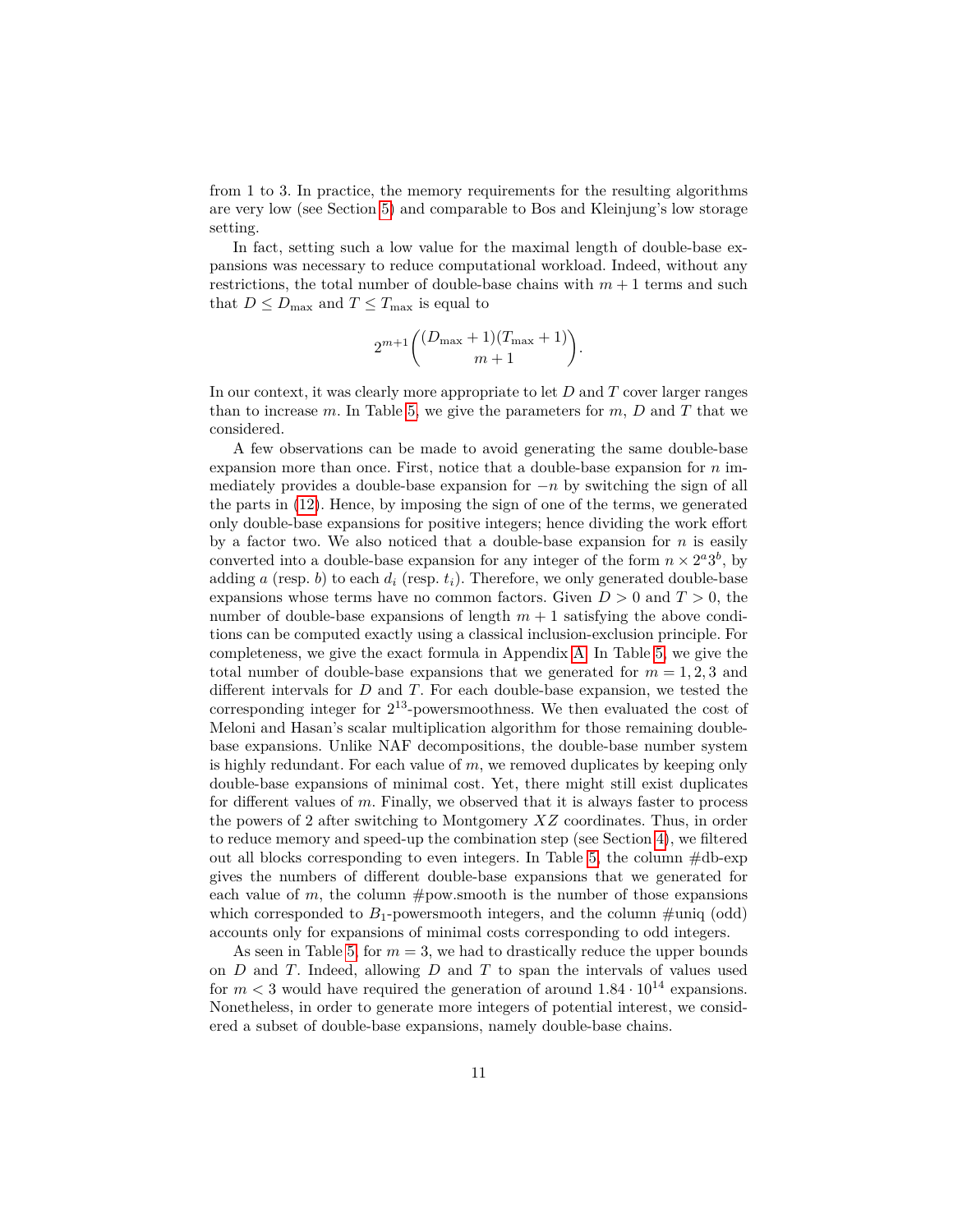<span id="page-11-1"></span>

| m     |                     | $\#\text{db-exp}$    | $\#powsmooth$ $\#$ uniq (odd) CPU time |                     |                   |
|-------|---------------------|----------------------|----------------------------------------|---------------------|-------------------|
|       | $0 - 255$ $0 - 127$ | $1.30 \cdot 10^5$    | $1.15 \cdot 10^3$                      | $1.06 \cdot 10^{3}$ | 0 <sub>h</sub>    |
| 2     | $0 - 255$ $0 - 127$ | $6.37 \cdot 10^{9}$  | $4.09 \cdot 10^5$                      | $2.97 \cdot 10^5$   | 3 <sub>h</sub>    |
| 3     | $0 - 128$ $0 - 64$  | $3.04 \cdot 10^{12}$ | $1.64 \cdot 10^8$                      | $9.04 \cdot 10^7$   | 1048h             |
| Total |                     | $3.04 \cdot 10^{12}$ | $1.64 \cdot 10^8$                      |                     | 1051 <sub>h</sub> |

**Table 5.** Data on generated double-base expansions for  $B_1 = 2^{13}$ 

#### **3.2 Generation of double-base chains**

A double-base chain for *n* is a double-base expansion as in [\(12\)](#page-9-4) with divisibility conditions on the parts. More precisely, we impose that  $2^{d_i}3^{t_i} \succeq 2^{d_{i+1}}3^{t_{i+1}}$  for  $i \geq 0$ , where  $\succeq$  denotes the divisibility order, i.e.  $x \succeq y \iff y|x$ . All the double-base expansions given in the previous example are in fact double-base chains. The use of double-base chains for elliptic curve scalar multiplication was first introduced by Dimitrov et al. [\[11\]](#page-20-13).

Given a double-base chain for *n*, one can compute  $[n]P$  with *m* additions,  $D = d_0$  doublings and  $T = t_0$  triplings using a natural decomposition à la Horner as in [\(11\)](#page-9-5). Unlike double-base expansions, the subsequent scalar multiplication algorithm does not require any additional storage.

The divisibility condition on the parts allows us to generate double-base chains for much larger values for *m, D* and *T*. As for double-base expansions, we only generated double-base chains for positive integers by fixing the sign of the first part  $2^{d_0}3^{t_0}$ . We also restricted our generation to double-base chains whose terms have no common factors, i.e. such that the smallest part  $2^{d_m} 3^{t_m} =$ ±1. Under these conditions, the number of double-base chains with exactly *D* doublings, *T* triplings and *m* additions is given by:

$$
2^m\sum_{i=0}^{m-1}{(-1)^{m-i+1}\binom{m}{i+1}\binom{D+i}{D}\binom{T+i}{T}}.
$$

In Table [6](#page-12-0) we give the number of double-base chains that we generated for different set of parameters  $m, D$  and  $T$ . Observe that double-base chains with  $T = 0$ correspond to NAF expansions. In total, we generated more than  $2.57 \cdot 10^{13}$ double-base chains, among which  $2.29 \cdot 10^{10}$  corresponded to  $B_1$ -powersmooth integers, in approximately 9000 CPU hours.

## <span id="page-11-0"></span>**3.3 Generation of Lucas chains**

As seen in Section [2.2,](#page-2-0) Montgomery curves only admit a differential addition. Therefore the previous constructions (double-base expansions and chains) cannot be used to perform scalar multiplication. Instead, one uses Lucas chains.

Let *n* be a positive integer. A Lucas chain of length  $\ell$  for *n* is a sequence of integers  $(c_0, c_1, \ldots, c_\ell)$  such that  $c_0 = 1$ ,  $c_\ell = n$ , and for every  $1 \leq i \leq \ell$ , either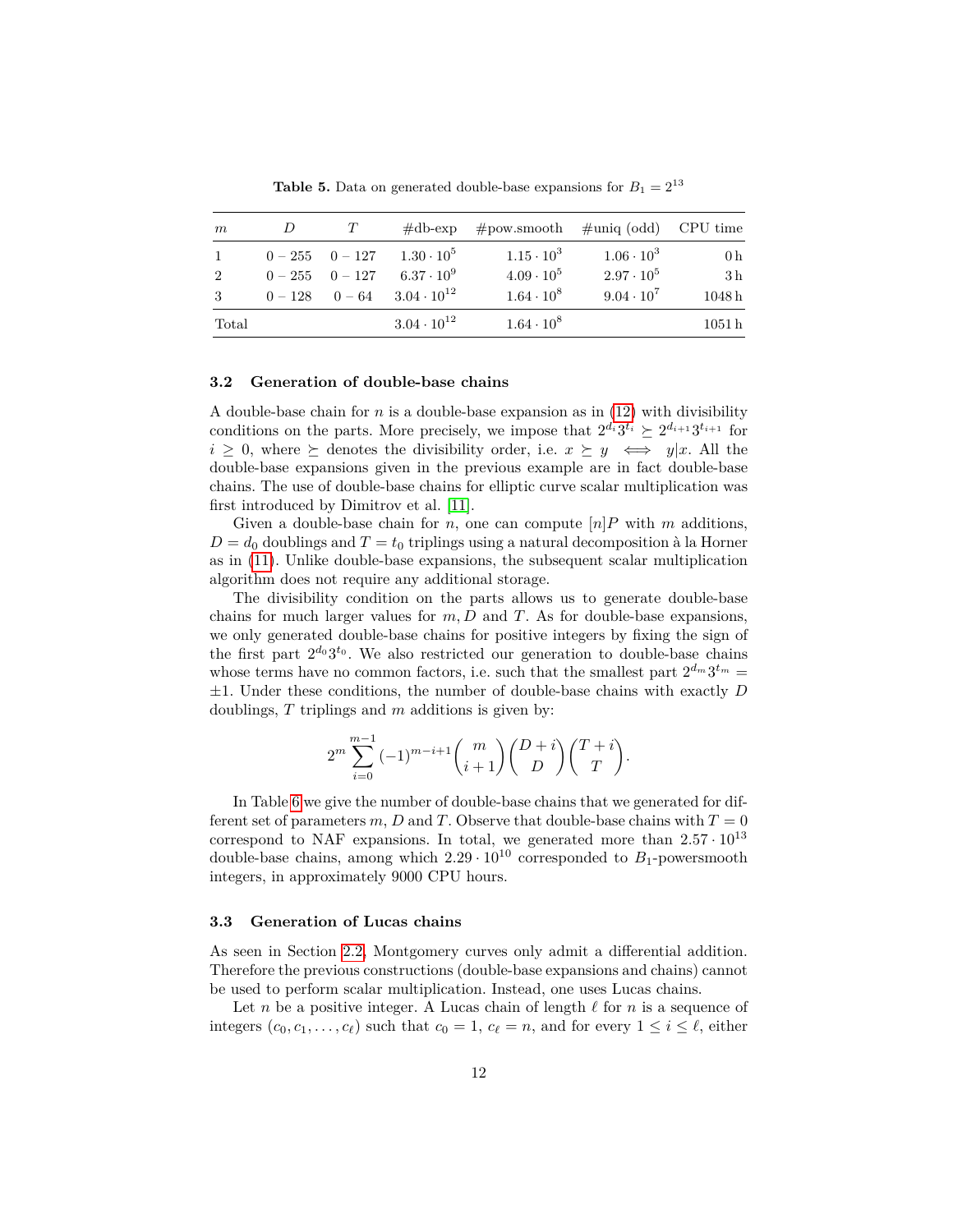| m              | D           | T         | $\#$ db-chains       | $\#$ pow.smooth      | $\#$ uniq (odd)     | CPU time         |
|----------------|-------------|-----------|----------------------|----------------------|---------------------|------------------|
| $\mathbf{1}$   | $0 - 255$   | $0 - 127$ | $6.55 \cdot 10^{4}$  | $4.35 \cdot 10^{2}$  | $3.93 \cdot 10^{2}$ | 0 <sub>h</sub>   |
| $\overline{2}$ | $0 - 255$   | $0 - 127$ | $1.09 \cdot 10^{9}$  | $3.82 \cdot 10^{4}$  | $2.82 \cdot 10^4$   | 1 <sub>h</sub>   |
| 3              | $0 - 220$   | $0 - 110$ | $3.41 \cdot 10^{12}$ | $2.67 \cdot 10^6$    | $1.54 \cdot 10^6$   | 1653h            |
| 3              | $221 - 255$ | $\Omega$  | $7.84 \cdot 10^6$    | $\Omega$             | $\Omega$            | 0 <sub>h</sub>   |
| $\overline{4}$ | $0 - 75$    | $0 - 40$  | $3.20 \cdot 10^{12}$ | $1.43 \cdot 10^{8}$  | $5.99 \cdot 10^{7}$ | 1013h            |
| $\overline{4}$ | $76 - 255$  | $\Omega$  | $2.73 \cdot 10^{9}$  | $5.46 \cdot 10^{2}$  | $3.12 \cdot 10^{2}$ | 1 <sub>h</sub>   |
| $\mathbf{5}$   | $0 - 50$    | $0 - 10$  | $2.86 \cdot 10^{11}$ | $1.86 \cdot 10^{9}$  | $4.25 \cdot 10^8$   | 68h              |
| $\mathbf{5}$   | $51 - 255$  | $\Omega$  | $2.76 \cdot 10^{11}$ | $2.98 \cdot 10^5$    | $2.06 \cdot 10^5$   | 121 <sub>h</sub> |
| 6              | $0 - 25$    | $0 - 10$  | $2.35 \cdot 10^{11}$ | $1.68 \cdot 10^{10}$ | $9.04 \cdot 10^8$   | 171h             |
| 6              | $26 - 200$  | $\Omega$  | $5.27 \cdot 10^{12}$ | $3.01 \cdot 10^{7}$  | $1.33 \cdot 10^7$   | 2204h            |
| $\overline{7}$ | $0 - 115$   | $\Omega$  | $5.61 \cdot 10^{12}$ | $3.68 \cdot 10^8$    | $1.19 \cdot 10^8$   | 1596h            |
| 8              | $0 - 80$    | $\theta$  | $7.42 \cdot 10^{12}$ | $3.66 \cdot 10^{9}$  | $9.09 \cdot 10^8$   | 2240h            |
| Total          |             |           | $2.57 \cdot 10^{13}$ | $2.29 \cdot 10^{10}$ |                     | 9068h            |

<span id="page-12-0"></span>Table 6. Data on generated double-base chains with smoothness bound  $2^{13}$ 

it exists  $j < i$  such that  $c_i = 2c_j$  (doubling step), or there exist  $j_0, j_1, j_d < i$  such that  $c_i = c_{j_0} + c_{j_1}$  and  $c_{j_d} = \pm (c_{j_0} - c_{j_1})$  (addition step).

Using a Lucas chain for *n*,  $[n]P$  can be obtained by computing  $[c_i]P$ , for  $1 \leq i \leq \ell$ . When an addition step is encountered, the definition ensures that the difference of the two operands is already available. In general, Lucas chains are longer than binary, NAF, or double-base chains. Nevertheless, they sometimes lead to fast scalar multiplication algorithms since the cost of a differential addition is smaller than that of a plain addition.

The PRAC algorithm proposed by Montgomery [\[21\]](#page-21-12) provides an efficient way to generate Lucas chains for any given integer *n*. It works by applying rules to a set of 3 points *A*, *B* and *C*, starting with  $A = [2]P$ ,  $B = C = P$ . The rule to apply is chosen from a set of 9 rules based on two auxiliary integers *d* and *e*, starting with  $d = n - \frac{n}{\phi}$  and  $e = 2\frac{n}{\phi} - n$ , where  $\phi$  is the golden ratio. The two following invariants are maintained throughout the algorithm:  $\pm C = A - B$ and  $[n]P = [d]A + [e]B$ .

We produced Lucas chains of length up to 13 by generating all possible combinations of PRAC rules up to that length. Observe that the nine rules from PRAC are not uniform regarding the type and number of curve operations they gather. For example, rule  $#2$  consists of 2 doublings and 2 additions, whereas rule #4 only performs 1 addition. Consequently, the exhaustive generation of PRAC chains of length up to 13 allowed us to generate integers of size up to 26 bits. As there was lots of duplicates, we only kept the best Lucas chains for all odd integers before testing for smoothness. Data on the Lucas chains that we generated is given in Table [7.](#page-13-1)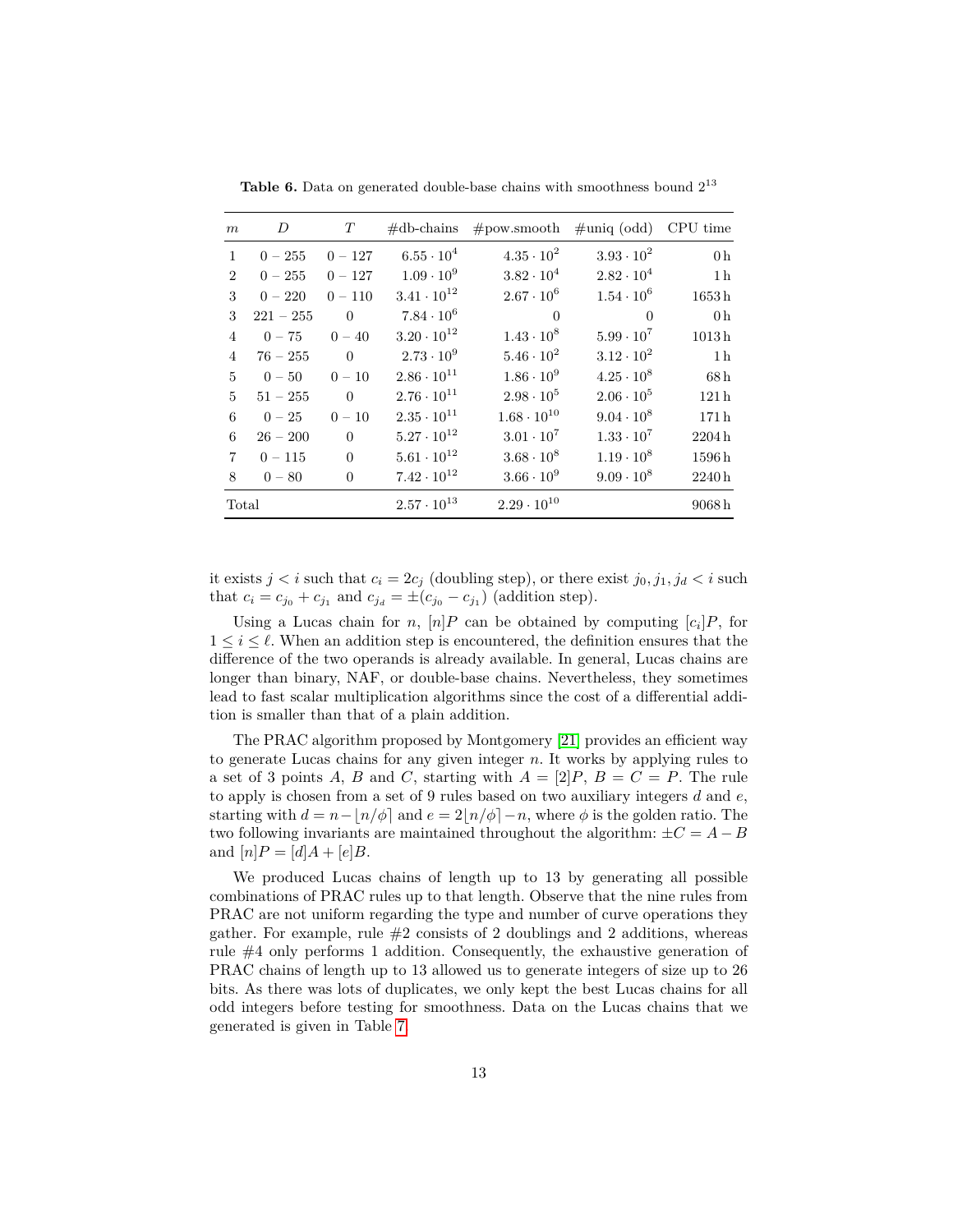<span id="page-13-1"></span>**Table 7.** Data on generated Lucas chains for  $B_1 = 2^{13}$ . Only Lucas chains corresponding to odd integers were considered

|      | $\#PRAC$ rules $\#Lucas$ chains          | $\#$ uniq $\#$ pow.smooth CPU time |       |
|------|------------------------------------------|------------------------------------|-------|
| - 13 | $2.08 \cdot 10^{19}$ $1.25 \cdot 10^{7}$ | $4.63 \cdot 10^{6}$                | 741 h |

## <span id="page-13-0"></span>**4 Combination of blocks for ECM stage 1**

Let  $\beta$  be the set of all blocks generated with one of the method described in the previous section. For each block  $b \in \mathcal{B}$ , we define  $n(b)$  as the integer associated to  $b$ , and  $\mathcal{M}_b$  as the multiset composed of the prime factors (counted with multiplicity) of  $n(b)$ . We also define the arithmetic cost of *b*, denoted cost(*b*), as the sum of the costs of the elliptic operations used to compute the scalar multiplication by  $n(b)$  using the algorithm associated to *b*. The arithmetic cost per bit, denoted acpb(*b*), is defined as  $\cos(t)/\log_2(n(b))$ .

By extension, we use the same notations for a set of blocks. Let  $A \subset \mathcal{B}$ . Then  $n(A) = \prod_{b \in A} n(b)$ ,  $M_A = \bigcup_{b \in A} M_b$ ,  $\operatorname{acpb}(A) = \operatorname{cost}(A)/\log_2(n(A))$ . For the arithmetic cost, we need to take into account the switch from the twisted Edwards curve to the Montgomery curve, if necessary. Thus

$$
cost(\mathcal{A}) = \sum_{b \in \mathcal{A}} cost(b) + \delta(\mathcal{A}) \underbrace{(cost(ADD_M) - cost(ADD_{\varepsilon}))}_{-4M},
$$

where

$$
\delta(\mathcal{A}) = \begin{cases} 1 \text{ if } \mathcal{A} \text{ contains at least 1 PRAC block} \\ 0 \text{ otherwise} \end{cases}
$$

In practice, it is always cheaper to process the  $\lfloor \log_2 B_1 \rfloor$  occurrences of the prime 2 in  $\mathcal{M}_{B_1}$  using PRAC blocks. Therefore, we always switch from a twisted Edwards curve to the equivalent Montgomery curve at some point. Yet, the computations performed on the Montgomery curve are not restricted to the powers of 2. The PRAC blocks used in our best combinations often contains a few primes greater than 2 (see Table [8](#page-17-0) and the data recorded at [http://eco.](http://eco.lirmm.net/double-base_ECM/) [lirmm.net/double-base\\_ECM/](http://eco.lirmm.net/double-base_ECM/)).

Let  $B_1 > 0$  be the smoothness bound for ECM stage 1. The combination algorithms presented in the next sections consist of finding a subset  $S$  of  $B$  such that  $\bigcup_{b \in \mathcal{S}} \mathcal{M}_b = \mathcal{M}_{B_1}$ , or equivalently  $\prod_{b \in \mathcal{S}} n(b) = k$ , which minimizes cost( $\mathcal{S}$ ).

#### **4.1 Bos–Kleinjung algorithm**

In 2012, Bos and Kleinjung describe a fast algorithm to compute a non-optimal solution (see [\[9,](#page-20-0) Algorithm 1]). The algorithm can be sketched as follow: start with  $\mathcal{M} = \mathcal{M}_{B_1}$  and  $\mathcal{S} = \emptyset$ . Repeat until  $\mathcal{M} \neq \emptyset$ : pick the "best" block  $b \in \mathcal{B}$ such that  $\mathcal{M}_b \subseteq \mathcal{M}$  and the ratio dbl(*b*)/add(*b*) is large enough (where dbl(*b*)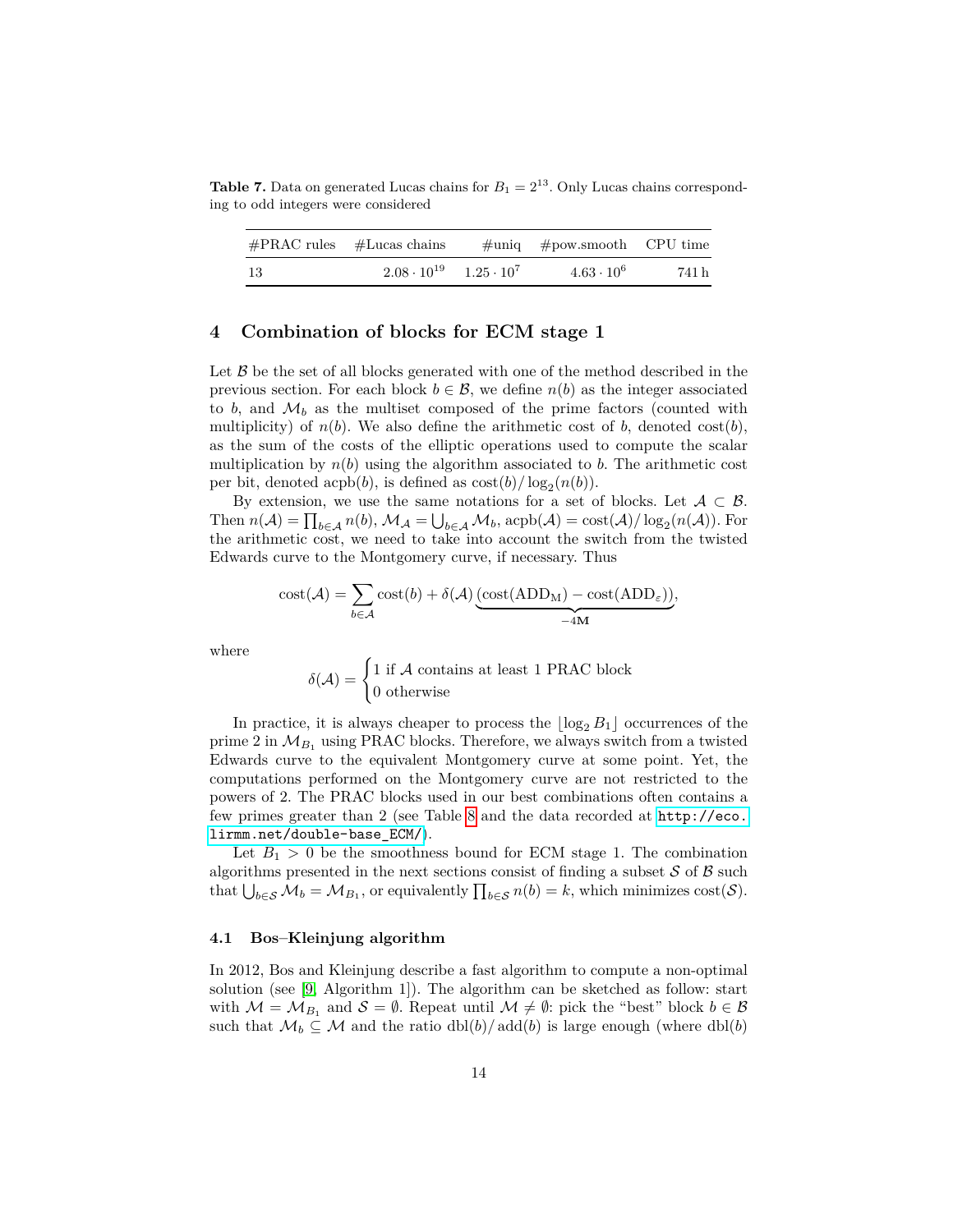and  $\text{add}(b)$  denote the number of doublings and additions in the NAF chain used to represent  $n(b)$ ). Then, add *b* in S and subtract  $\mathcal{M}_b$  from  $\mathcal{M}$ . Once the loop is exited, the algorithm returns S. The bound on  $dbl(b)/add(b)$  can be decreased during the algorithm if no block satisfies both conditions.

At each iteration, the "best" block is chosen with the help of a score function. This function is defined to favor blocks whose multisets share many large factors with the current multiset  $M$  of remaining factors. For a multiset  $M$  and a block *b* such that  $\mathcal{M}_b \neq \emptyset$  and  $\mathcal{M}_b \subseteq \mathcal{M}$ , the score function is defined by<sup>[4](#page-14-0)</sup>:

<span id="page-14-1"></span>score(b, M) = 
$$
\sum_{\substack{\ell=1 \ a_{\ell}(\mathcal{M}) \neq 0}}^{\lceil \log_2(\max(\mathcal{M})) \rceil} \frac{a_{\ell}(\mathcal{M}_b)}{a_{\ell}(\mathcal{M})},
$$
(13)

where

$$
a_{\ell}(\mathcal{M}) = \frac{\#\{p \in \mathcal{M} \mid \lceil \log_2(p) \rceil = \ell\}}{\#\mathcal{M}}.
$$

By default, the "best" block is the one which minimizes the score function.

In [\[9\]](#page-20-0), a randomized version of the algorithm is also presented. The randomization is used to generate lots of different sets of solution and, hopefully, to improve the cost of the best one. Given an integer  $0 < x < 1$ , the randomized version selects the block with the smallest score with probability *x* or, with probability  $1 - x$ , skip it and repeat this procedure for the block with the second smallest score and so on.

#### **4.2 Our algorithm**

In a recent work, the authors of [\[15\]](#page-20-4) replaced the ratio  $\frac{dbl(b)}{add(b)}$  from Bos and Kleinjung's algorithm by the function

$$
\kappa(b) = \frac{\log_2(n(b))}{\text{dbl}(b) + 8/7 \,\text{add}(b) - \log_2(n(b))},
$$

in order to take into account the bitlength of  $n(b)$ . This function  $\kappa$  produces slightly better results than Bos and Kleinjung's algorithm (see Table [9](#page-18-0) in the "no storage" context). Yet, it is not readily adapted to our setting since it makes it difficult to take into account the costs of triplings and the fact that we use both twisted Edwards and Montgomery curves. For our combination algorithm, we consider a more generic function based on the arithmetic cost per bit of a block (acpb) as defined at the beginning of Section [4.](#page-13-0) Notice that on twisted Edwards curves, the function  $\kappa$  used by the authors of [\[15\]](#page-20-4) is closely related to the arithmetic cost per bits of a NAF block. Indeed, we have  $\exp(b) \simeq (7 \text{ dbl}(b) + 8 \text{ add}(b)) / \log_2(n(b)) = 7/\kappa(b) + 7.$ 

For our combination algorithm, we decided not to use the score function from Bos and Kleinjung's algorithm as we observed that it does not always

<span id="page-14-0"></span><sup>4</sup> There is a small mistake in the definition given in [\[9\]](#page-20-0) which we were able to correct thanks to the examples following the definition.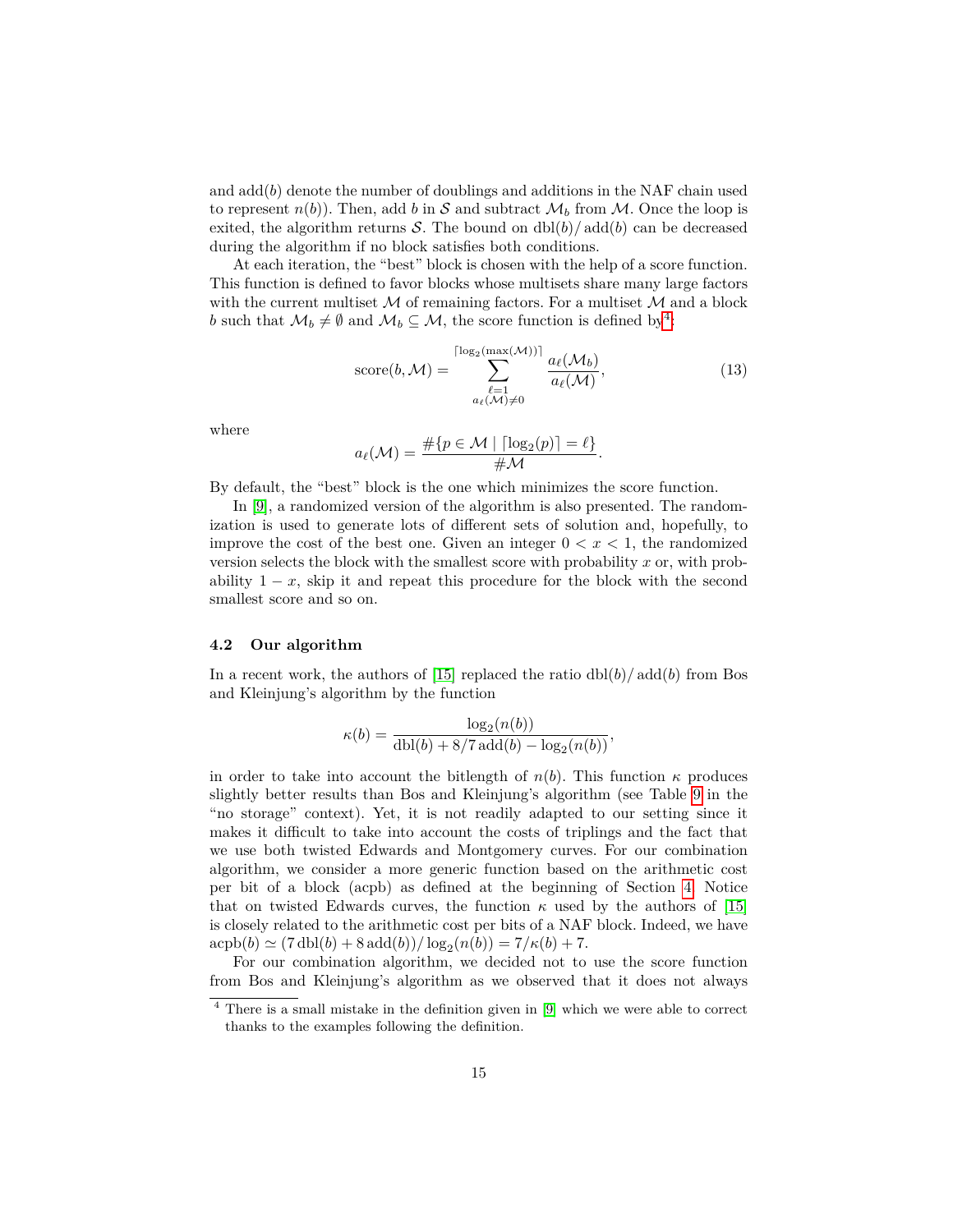achieve its goal to favor blocks with many large factors. For example, let us consider  $B_1 = 256$  and two blocks  $b_1$  and  $b_2$  such that  $\mathcal{M}_{b_1} = \{233, 193, 163\}$  and  $\mathcal{M}_{b_2} = \{233, 193, 179, 109, 103, 73\}$ . We would like the score function to favor the block *b*<sup>2</sup> since it contains more factors of sizes similar to the size of the elements of *b*<sub>1</sub>. Yet, using [\(13\)](#page-14-1), one gets  $score(b_1, M_{B_1}) = 3.043$  and  $score(b_2, M_{B_1}) = 4.214$ , which means that the algorithm would select  $b_1$  instead of  $b_2$ . Moreover, if  $b_3$  is the best block that we could imagine with  $\mathcal{M}_{b_3} = \mathcal{M}_{B_1}$ , then its score would be worse than the two previous one, with  $score(b_3, M_{B_1}) = 8$ .

We observed that using an algorithm similar the Bos and Kleinjung's algorithm where we always choose the block with the smallest arithmetic cost per bit did not yield better results than [\[9\]](#page-20-0) or [\[15\]](#page-20-4). Thus, we tried a more exhaustive approch. A complete exhaustive search was totally out of reach, even for notso-large values of  $B_1$ . However, the information provided by the previous results allowed us to envisage a somewhat exhaustive strategy.

Recall that our goal is to construct a subset S of B which minimizes  $cost(S)$ and satisfies  $\bigcup_{b \in \mathcal{S}} \mathcal{M}_b = \mathcal{M}_{B_1}$ .

In order to reduce the enumeration depth, our first heuristic was to bound the number of blocks in the solution set  $S$ . This constraint is rather natural as we want to favor blocks with many factors.

To further speed up our combination algorithm, we try to reduce the width of each step in the enumeration. First, notice that we can very easily obtain an upper bound on the arithmetic cost of the best solution set, for example by running the algorithms from Bos and Kleinjung [\[9\]](#page-20-0) or from Ishii et al. [\[15\]](#page-20-4) using our set of blocks B. Then, we can use the following observation. Let *C* be an upper bound on the arithmetic cost of the best solution set and let  $\mathcal{S}_0 \subseteq \mathcal{B}$ be a partial solution, i.e., such that  $\bigcup_{b \in S_0} M_b \subsetneq M_{B_1}$ . Then a solution set S containing  $S_0$  satisfies  $\text{cost}(\mathcal{S}) < C$ , only if  $\mathcal{S} \setminus S_0$  contains at least one block whose arithmetic cost per bit is not greater than

<span id="page-15-1"></span>
$$
\text{acpb}_{\text{max}} = \frac{C - (\text{cost}(\mathcal{S}_0) + (1 - \delta(\mathcal{S}_0))(\text{cost}(\text{ADD}_M) - \text{cost}(\text{ADD}_\varepsilon)))}{\log_2(n(\mathcal{M}_{B_1})) - \log_2(n(\mathcal{S}_0))}.
$$
 (14)

If we build our solution sets by adding blocks by increasing value of their arithmetic cost per bit, Equation [\(14\)](#page-15-1) provides an upper bound for the arithmetic cost per bit of the next block that can be added to a partial solution set. A pseudocode version of our combination algorithm is described in Algorithm [1](#page-16-0) and an implementation in C is available at [http://eco.lirmm.net/double-base\\_ECM/](http://eco.lirmm.net/double-base_ECM/).

In Table [8,](#page-17-0) we give the best combination produced with Algorithm [1](#page-16-0) for  $B_1 = 256$ . The resulting scalar multiplication algorithm requires 96 fewer multiplications than the best result from Bos and Kleinjung (see Table [4\)](#page-8-1).

# <span id="page-15-0"></span>**5 Results and comparison**

In this section, we compare the cost of our implementation of ECM with the following implementations: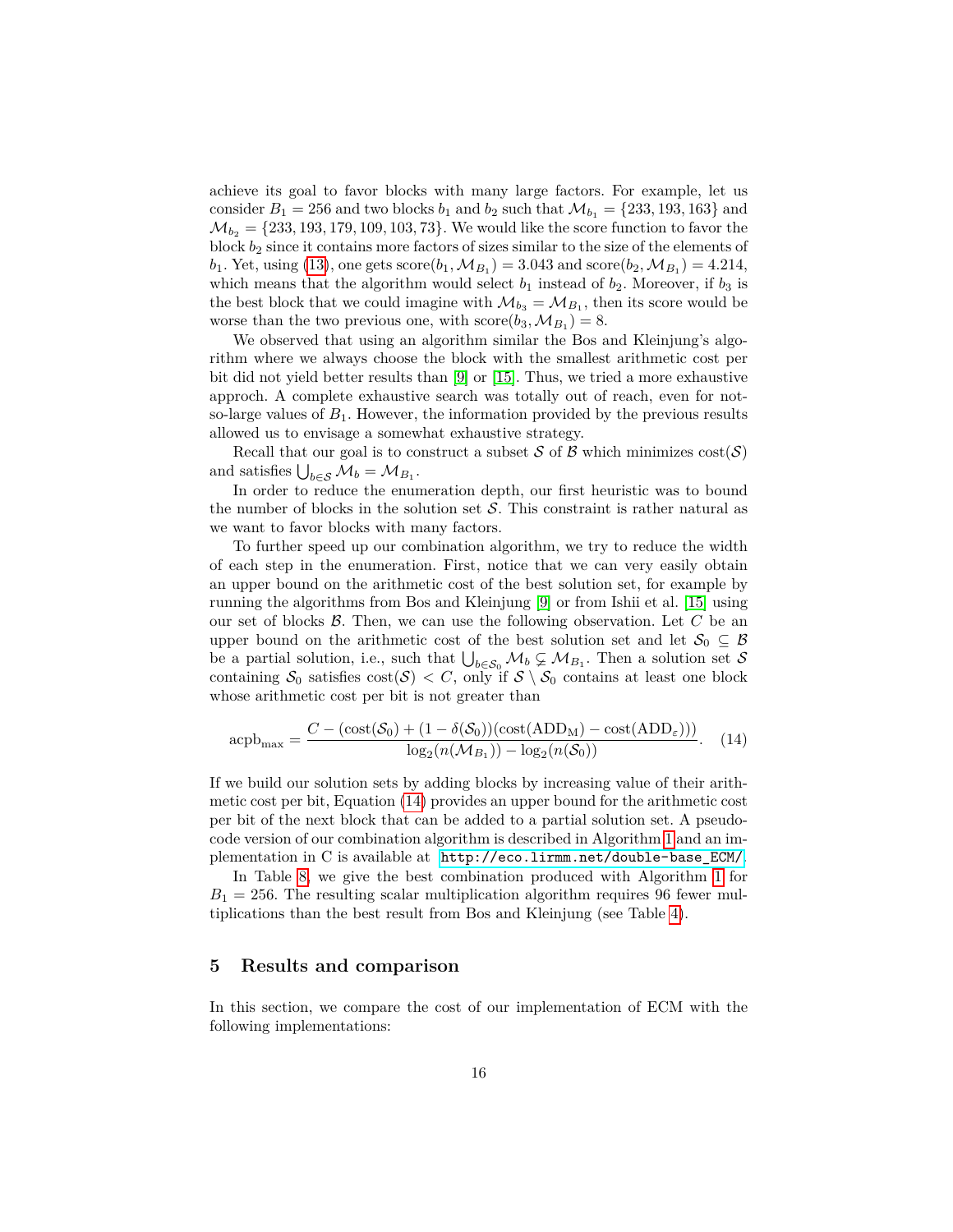# **Algorithm 1** combine

<span id="page-16-0"></span>**Input:** a set of blocks  $\mathcal{B}$ , a positive integer  $B_1$ , a bound  $\ell$  on the length and an upper bound *C* on the arithmetic cost

- **Output:** the solution set S with minimal cost such that  $\#\mathcal{S} \leq \ell$ ,  $\text{cost}(\mathcal{S}) < C$  and  $\mathcal{M}_{\mathcal{S}} = \mathcal{M}_{B_1}$ ; or FAILURE if not such set exists
- 1: **function** ENUM\_REC( $S_0$ ,  $M_{\text{rem}}$ ,  $B_{\text{rem}}$ )

2:  $S \leftarrow$  FAILURE  $\triangleright$  by convention, we define cost(FAILURE) to be *C* 3:  $S \leftarrow S_{\text{new}}$  $\label{eq:4} 4\text{:}\qquad \mathcal{B}_{\text{new}} \leftarrow \mathcal{B}_{\text{rem}}$ 5: acpb<sub>max</sub>  $\leftarrow$  value obtained using Equation [\(14\)](#page-15-1) with  $S_0$ ,  $\mathcal{M}_{B_1}$  and *C* 6: **for all**  $b \in \mathcal{B}_{\text{rem}}$  **do** 7: **if**  $\text{acpb}(b) > \text{acpb}_{\text{max}}$  **then**<br>8: **break** from the for loop break from the for loop 9: **else if**  $\mathcal{M}_b \subseteq \mathcal{M}_{\text{rem}}$  **then** 10:  $S_{\text{new}} \leftarrow S_0 \cup \{b\}$ 11:  $M_{\text{new}} \leftarrow M_{\text{rem}} \setminus M_b$ 12: **if**  $M_{\text{new}} = \emptyset$  and  $\text{cost}(\mathcal{S}_{\text{new}}) < \text{cost}(\mathcal{S})$  **then** 13:  $S \leftarrow S_{\text{new}}$ 14: **else if**  $\mathcal{M}_{\text{new}} \neq \emptyset$  and  $\#\mathcal{S}_{\text{new}} < \ell$  then 15:  $S_{\text{rec}} \leftarrow \text{ENUM\_REC}(\mathcal{S}_{\text{new}}, \mathcal{M}_{\text{new}}, \mathcal{B}_{\text{new}})$ 16: **if**  $\text{cost}(\mathcal{S}_{\text{rec}}) < \text{cost}(\mathcal{S})$  **then** 17:  $S \leftarrow S_{\text{rec}}$ 18:  $\mathcal{B}_{\text{new}} \leftarrow \mathcal{B}_{\text{new}} \setminus \{b\}$ 19: **return** S 20: Sort  $\beta$  by increasing value of acpb

21: **return** ENUM\_REC( $(\emptyset, \mathcal{M}_{B_1}, \mathcal{B})$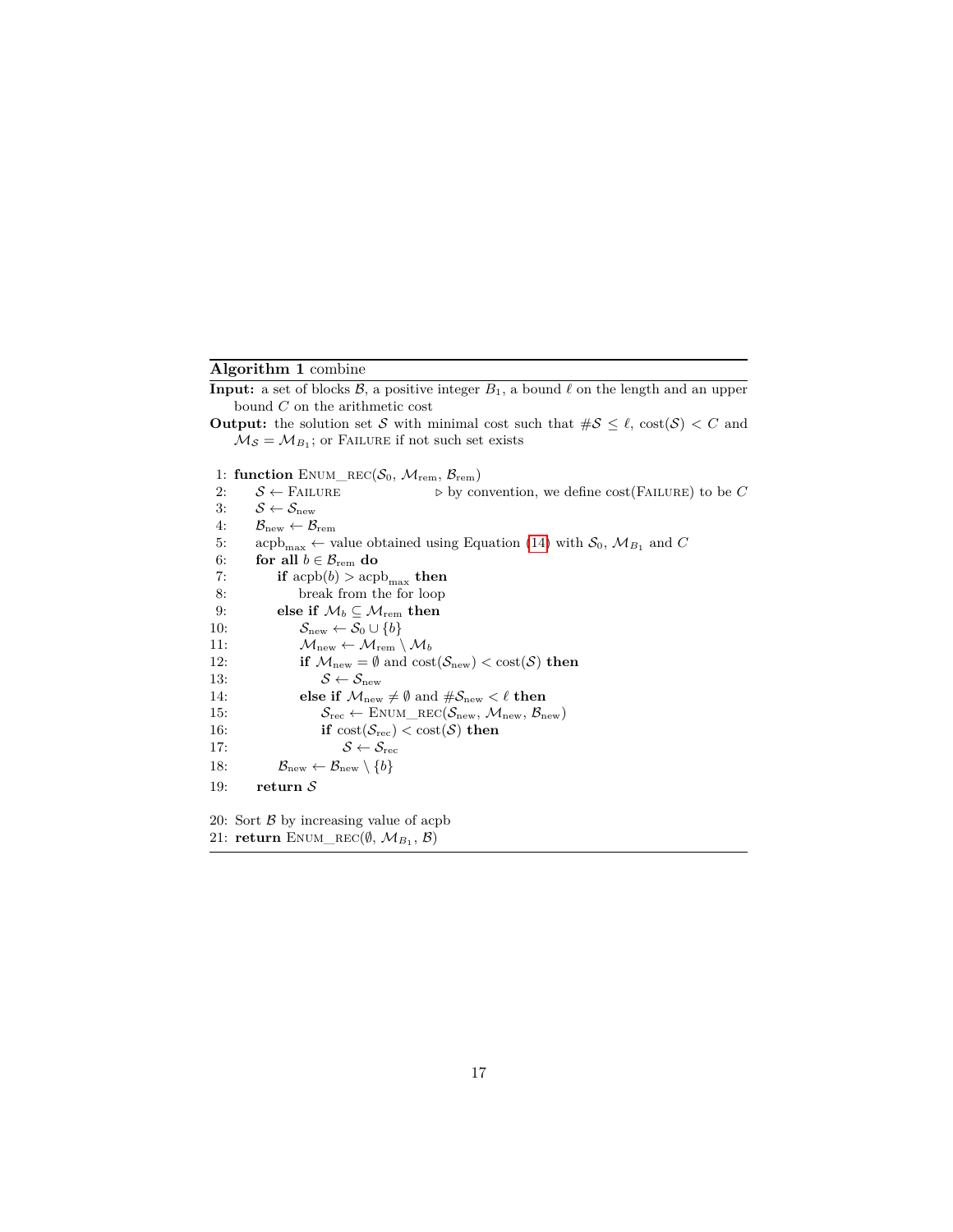| <b>Blocks</b>                                                            | Type |                                                   | $\cos t$          |
|--------------------------------------------------------------------------|------|---------------------------------------------------|-------------------|
| $193 \cdot 127 \cdot 109 \cdot 107 \cdot 61 \cdot 13 \cdot 7$            |      | c $2^{12} \cdot 3^{18} - 1$                       | $309\,\mathrm{M}$ |
| $151 \cdot 31 \cdot 7$                                                   |      | $c = 2^{15} - 1$                                  | 114M              |
| $227 \cdot 73 \cdot 67 \cdot 17$                                         |      | c $2^{21} \cdot 3^2 + 1$                          | $180\,\mathrm{M}$ |
| $167 \cdot 149 \cdot 5$                                                  |      | c $2^9 \cdot 3^5 - 1$                             | $132\,\mathrm{M}$ |
| $251 \cdot 43 \cdot 41$                                                  |      | c $2^{14} \cdot 3^3 + 2^4 \cdot 3^2 + 1$          | $151\,\mathrm{M}$ |
| $241 \cdot 229 \cdot 19$                                                 |      | c $2^{20} + 2^4 - 1$                              | $157\,\mathrm{M}$ |
| $211 \cdot 139 \cdot 13 \cdot 11$                                        |      | c $2^{22} - 2^8 - 1$                              | 171 M             |
| $233 \cdot 191 \cdot 173 \cdot 157$                                      |      | c $2^{27} \cdot 3^2 + 2^{18} \cdot 3 - 1$         | $230\,\mathrm{M}$ |
| $223 \cdot 137 \cdot 103 \cdot 83 \cdot 37$                              |      | c $2^{30} \cdot 3^2 + 2^{11} - 1$                 | $251\,\mathrm{M}$ |
| $179 \cdot 101 \cdot 97 \cdot 47 \cdot 29 \cdot 23 \cdot 5$              |      | $c = 2^{38} - 2^3 - 1$                            | $283\,\mathrm{M}$ |
| $181 \cdot 131 \cdot 89 \cdot 59 \cdot 11$                               |      | c $2^{24} \cdot 3^4 + 2^{17} \cdot 3^4 - 2^8 - 1$ | 241 M             |
| $239 \cdot 199 \cdot 197 \cdot 163 \cdot 113 \cdot 79 \cdot 71 \cdot 53$ |      | e $2^{46} \cdot 3^6 + 2^{42} + 2^{14} + 3^3$      | 421 M             |
| Switch to Montgomery. Last addition in the above block is an $ADDM$      |      |                                                   | $-4\,\mathrm{M}$  |
| $5 \cdot 3^5$                                                            | m    |                                                   | $72\,\mathrm{M}$  |
| $2^8$                                                                    | m    |                                                   | $40\,\mathrm{M}$  |
| Total                                                                    |      |                                                   | 2748 M            |

<span id="page-17-0"></span>**Table 8.** The best set of blocks computed with our algorithm for  $B_1 = 256$ . Type c corresponds to double-base chains, type e to double-base expansions and type m to blocks processed on the Mongomery model.

**–** the ECM code inside CADO-NFS [\[24\]](#page-21-3) (version 2.3),

- **–** the software EECM-MPFQ [\[5\]](#page-20-14),
- **–** the article "ECM at Work" [\[9\]](#page-20-0),
- **–** the article [\[15\]](#page-20-4), referenced as "ECM on Kalray" in the following.

The ECM code inside CADO-NFS is the only implementation that uses Montgomery curves. The other three use twisted Edwards curves with  $a = -1$ . For "ECM at work", we consider the two settings called no storage and low storage as presented in the article. The cost comparison for the stage 1 of ECM is given in Table [9.](#page-18-0) In Figure [1,](#page-19-0) we compare the arithmetic cost per bit of these various implementations for more values of *B*1.

For curves with the same torsion as the ones we use (see Section [2.5\)](#page-6-0), the stage 1 of GMP-ECM is implemented with Montgomery curves and uses the same algorithms as CADO-NFS. Thus, for theses curves, the stage 1 of GMP-ECM and CADO-NFS have the same cost.

Regarding storage requirements, our implementation is also competitive. For the blocks using Lucas chains on Montgomery curves, we only need three extra points in *XZ* coordinates, in addition to the input and output points. For doublebase chains, we do not need any extra point and for double-base expansions, as we only generated expansions with at most 4 terms, we need at most 4 additional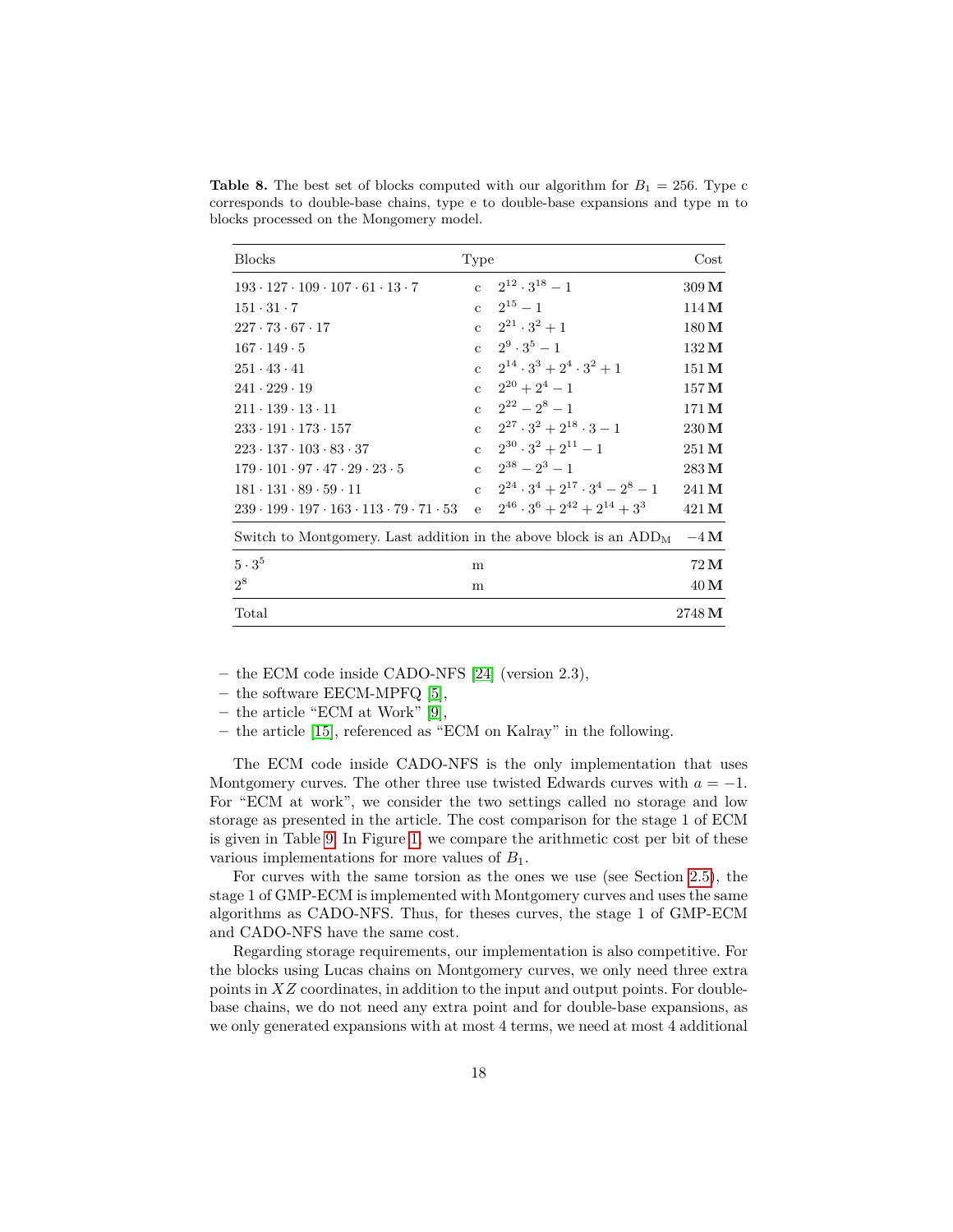|                               | $B_1 =$ | 256  | 512  | 1024  | 8192   |
|-------------------------------|---------|------|------|-------|--------|
| CADO-NFS [24]                 |         | 3091 | 6410 | 12916 | 104428 |
| EECM-MPFQ [5]                 |         | 3074 | 6135 | 12036 | 93040  |
| ECM at Work (no storage) [9]  |         | 2844 | 5806 | 11508 | 91074  |
| ECM on Kalray [15]            |         | 2843 | 5786 | 11468 | 90730  |
| ECM at Work (low storage) [9] |         | 2831 | 5740 | 11375 | 89991  |
| this work                     |         | 2748 | 5667 | 11257 | 89572  |

<span id="page-18-0"></span>**Table 9.** Number of modular multiplication (**M**) for various implementations of ECM (stage 1) and some commonly used smoothness bounds  $B_1$  assuming  $1S = 1M$ 

points in extended coordinates. So our storage requirements are similar to the low storage setting of [\[9\]](#page-20-0) and much lower than the hundred of points required by EECM-MPFQ.

We note that the fact that the output of stage 1 is a point in XZ coordinates on a Montgomery curve is not a burden for the stage 2 of the ECM algorithm. The stage 2 from [\[15,](#page-20-4)[9\]](#page-20-0) is computed using a baby-step giant-step algorithm. A complete description in the case of twisted Edwards curves is given in [\[20,](#page-21-13) Section 3.2]. In CADO-NFS, the stage 2 also uses a baby-step giant-step algorithm, but on Montgomery curves. Using the same approach, we managed to greatly reduce the cost of stage 2 thanks to using finer parameters adjustments. More precisely, the baby-step giant-step method for stage 2 of ECM is parameterized by a value called  $\omega$ , which in CADO-NFS was set to a constant value. We observed that adjusting  $\omega$  according to the values of  $B_1$  and  $B_2$  yields significant speed-ups for large values of  $B_1$  and  $B_2$ . The costs of the stage 2 for these different implementations are given in Table [10.](#page-18-1)

<span id="page-18-1"></span>**Table 10.** Number of modular multiplications (**M**) for ECM stage 2 assuming  $1S = 1M$ 

| $B_1 =$<br>$B_2 =$                      | 256<br>$2^{14}$ | 512<br>$3 \cdot 2^{14}$ | 1024<br>$7 \cdot 2^{14}$ | 8192<br>$80 \cdot 2^{14}$ |
|-----------------------------------------|-----------------|-------------------------|--------------------------|---------------------------|
| CADO-NFS <sup>[24]</sup>                | 2387            | 6120                    | 13264                    | 134761                    |
| ECM on Kalray $[15]$ (based on $[20]$ ) | 2538            | 5812                    | 11410                    | 91122                     |
| this work                               | 2227            | 5160                    | 10273                    | 89866                     |

In order to evaluate the practical impact of our approach, we implemented our new algorithms for scalar multiplications in CADO-NFS. To assess the efficiency for large composite numbers, we run a small part of the sieving phase for RSA-200 and RSA-220 with the default parameters and observed that the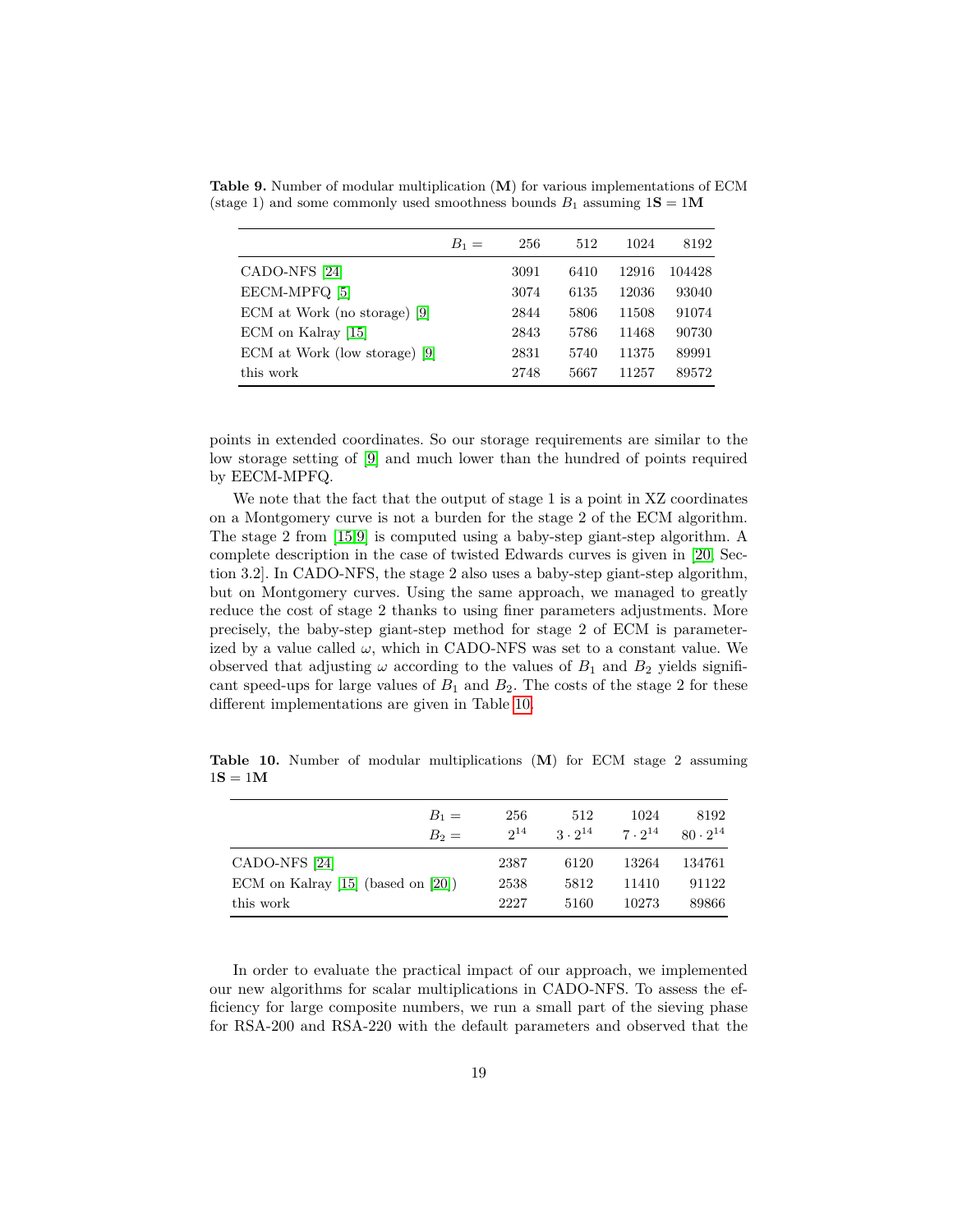

<span id="page-19-0"></span>**Fig. 1.** Arithmetic cost per bit for the scalar multiplication of ECM stage 1 of ECM assuming  $1S = 1M$ .

cofactorization time decreased by  $5\%$  to  $10\%$ , in accordance with our theoretical estimates.

# **6 Conclusion**

In the context of NFS cofactorization, ECM is used to break into primes billions of medium-size integers. In practice, only a few  $B_1$ -values are used, making it possible to precompute almost optimal algorithms for these customary *B*1-values. Following the works from Dixon and Lenstra and Bos and Kleinjung, we generated over  $10^{19}$  chains of various types and combined them using a quasi exhaustive approach. Our implementation uses both twisted Edwards curves, through efficient double-base decompositions, and Montgomery curves. For switching from one model to the other, we introduced a partial additionand-switch operation which computes the sum in Montgomery *XZ* coordinates of two points given on an equivalent Edwards curve.

For  $B_1 \leq 8192$ , our implementation requires fewer modular multiplications than any other publicly available implementation of ECM. It requires significantly less memory than EECM-MPFQ. The arithmetic cost per bit of our implementation is relatively stable, around 7*.*6**M**. Extending the current approach based on prime batches and recombination, for example by considering extended double-base expansions and chains, is possible. Yet, significant speed-ups seems difficult to prefigure. For larger  $B_1$ -values, our combination algorithm is likely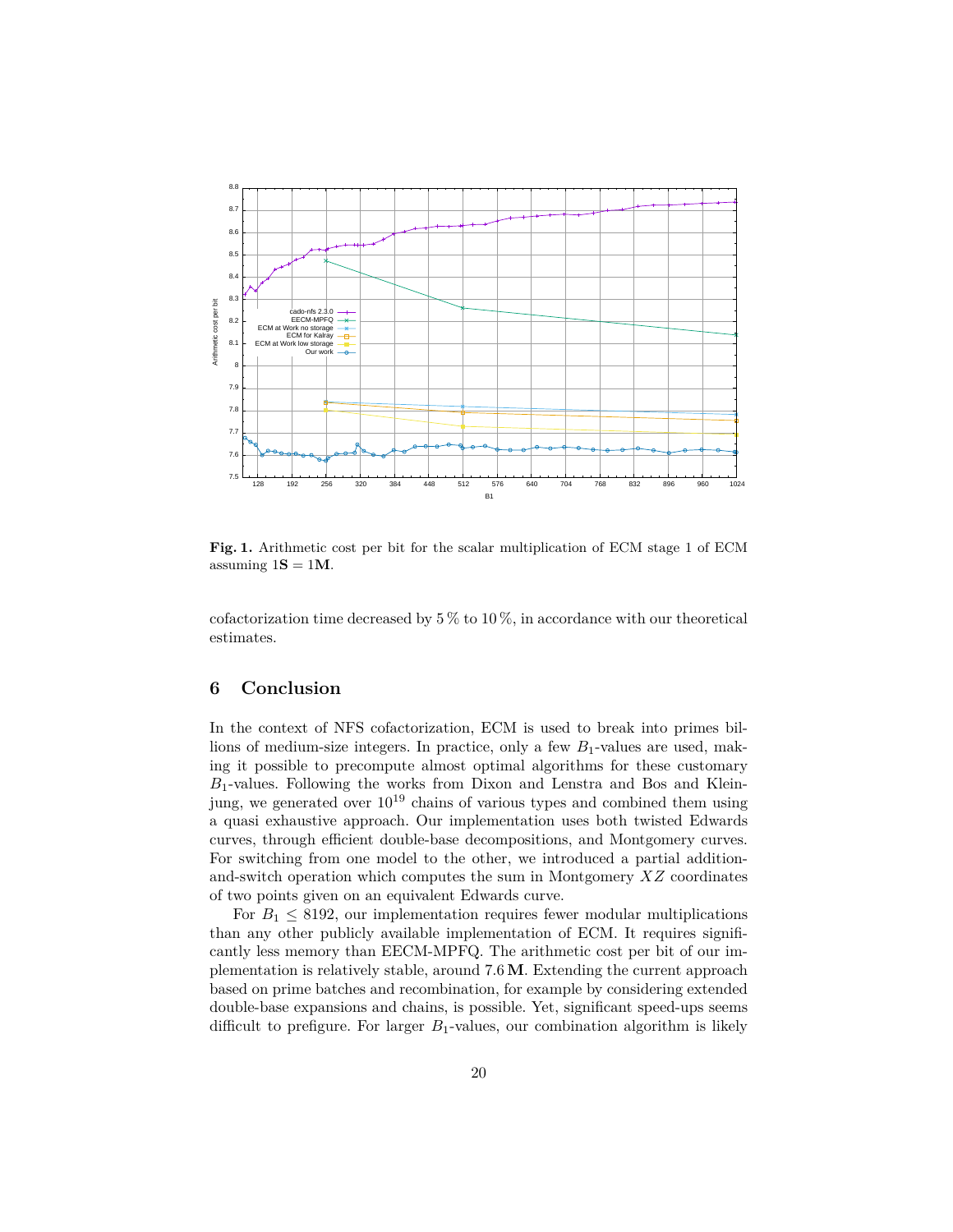to become unpractical. However, it can be used iteratively to extend any current best combination results.

# **References**

- <span id="page-20-9"></span>1. Barbulescu, R., Bos, J.W., Bouvier, C., Kleinjung, T., Montgomery, P.: Finding ECM-friendly curves through a study of Galois properties. In: ANTS X: Proceedings of the Tenth Algorithmic Number Theory Symposium. Open Book Series, vol. 1, pp. 63–86 (2013).<https://doi.org/10.2140/obs.2013.1.63>
- <span id="page-20-6"></span>2. Bernstein, D.J., Birkner, P., Joye, M., Lange, T., Peters, C.: Twisted Edwards curves. In: Progress in Cryptology – AFRICACRYPT 2008. Lecture Notes in Computer Science, vol. 5023, pp. 389–405. Springer (2008)
- <span id="page-20-8"></span>3. Bernstein, D.J., Birkner, P., Lange, T.: Starfish on strike. In: Progress in Cryptology – LATINCRYPT 2010. Lecture Notes in Computer Science, vol. 6212, pp. 61–80. Springer (2010)
- <span id="page-20-2"></span>4. Bernstein, D.J., Birkner, P., Lange, T., Peters, C.: ECM using Edwards curves. Mathematics of Computation **82**, 1139–1179 (2013)
- <span id="page-20-14"></span>5. Bernstein, D.J., Birkner, P., Lange, T., Peters, C., et al.: EECM-MPFQ: ECM using Edwards curves, <http://eecm.cr.yp.to/index.html>
- <span id="page-20-5"></span>6. Bernstein, D.J., Chuengsatiansup, C., Lange, T.: Double-base scalar multiplication revisited. Cryptology ePrint Archive, Report 2017/037 (2017), [https://eprint.](https://eprint.iacr.org/2017/037) [iacr.org/2017/037](https://eprint.iacr.org/2017/037)
- <span id="page-20-12"></span>7. Bernstein, D.J., Lange, T.: Explicit-formulas database. [http://www.](http://www.hyperelliptic.org/EFD/) [hyperelliptic.org/EFD/](http://www.hyperelliptic.org/EFD/), joint work by Daniel J. Bernstein and Tanja Lange, building on work by many authors.
- <span id="page-20-11"></span>8. Bernstein, D.J., Lange, T.: A complete set of addition laws for incomplete Edwards curves. Cryptology ePrint Archive, Report 2009/580 (2009), [https://eprint.](https://eprint.iacr.org/2009/580) [iacr.org/2009/580](https://eprint.iacr.org/2009/580)
- <span id="page-20-0"></span>9. Bos, J.W., Kleinjung, T.: ECM at work. In: Advances in Cryptology – ASI-ACRYPT 2012. pp. 467–484. No. 7658 in Lecture Notes in Computer Science, Springer (2012)
- <span id="page-20-10"></span>10. Castryck, W., Galbraith, S., Farashahi, R.R.: Efficient arithmetic on elliptic curves using a mixed Edwards–Montgomery representation. Cryptology ePrint Archive, Report 2008/218 (2008), <https://eprint.iacr.org/2008/218>
- <span id="page-20-13"></span>11. Dimitrov, V., Imbert, L., Mishra, P.K.: Efficient and secure elliptic curve point multiplication using double-base chains. In: Advances in Cryptology, ASIACRYPT 2005. Lecture Notes in Computer Science, vol. 3788, pp. 59–78. Springer (2005). [https://doi.org/10.1007/11593447\\_4](https://doi.org/10.1007/11593447_4)
- <span id="page-20-3"></span>12. Dixon, B., Lenstra, A.K.: Massively parallel elliptic curve factoring. In: Advances in Cryptology – EUROCRYPT' 92. Lecture Notes in Computer Science, vol. 658, pp. 183–193. Springer (1992)
- <span id="page-20-1"></span>13. Edwards, H.M.: A normal form for elliptic curves. Bulletin of the American Mathematical Society **44**, 393–422 (July 2007)
- <span id="page-20-7"></span>14. Hisil, H., Wong, K.K.H., Carter, G., Dawson, E.: Twisted Edwards curves revisited. In: International Conference on the Theory and Application of Cryptology and Information Security. pp. 326–343. Springer (2008)
- <span id="page-20-4"></span>15. Ishii, M., Detrey, J., Gaudry, P., Inomata, A., Fujikawa, K.: Fast Modular Arithmetic on the Kalray MPPA-256 Processor for an Energy-Efficient Implementation of ECM. IEEE Transactions on Computers **66**(12), 2019–2030